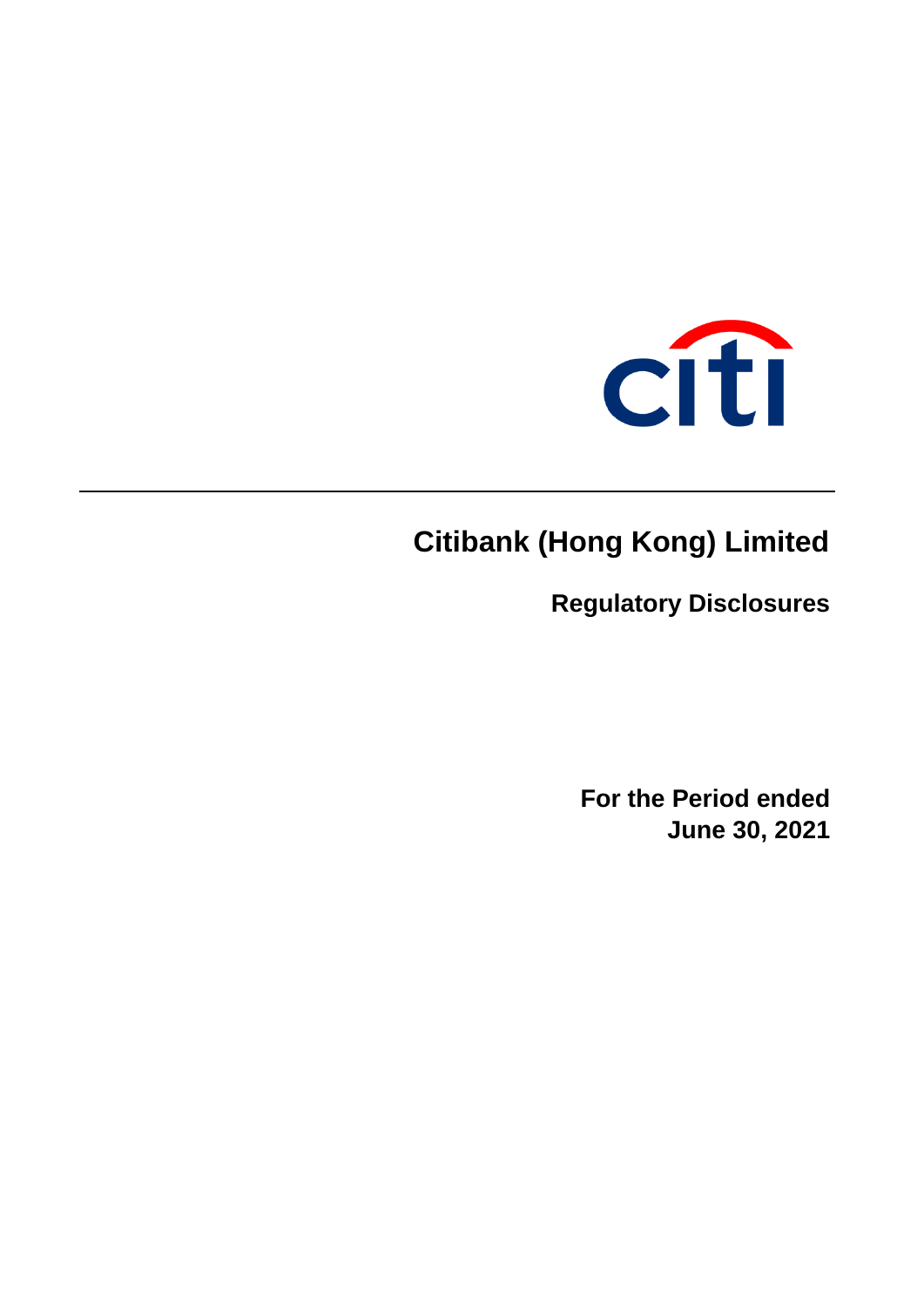## **Table of contents**

| Introduction                                                                                                                                             |
|----------------------------------------------------------------------------------------------------------------------------------------------------------|
| Template KM1: Key prudential ratios                                                                                                                      |
| Template OV1: Overview of Risk-Weighted Assets                                                                                                           |
| Template CC1: Composition of regulatory capital                                                                                                          |
| Template CC2: Reconciliation of regulatory capital to balance sheet                                                                                      |
| Table CCA: Main features of regulatory capital instruments                                                                                               |
| Template CCyB1: Geographical distribution of credit exposures used in countercyclical capital buffer                                                     |
| Template LR1: Summary comparison of accounting assets against leverage ratio exposure measure                                                            |
| Template LR2: Leverage ratio                                                                                                                             |
| Template CR1: Credit quality of exposures                                                                                                                |
| Template CR2: Changes in defaulted loans and debt securities                                                                                             |
| Template CR3: Overview of recognized credit risk mitigation                                                                                              |
| Template CR4: Credit risk exposures and effects of recognized credit risk mitigation – for STC approach                                                  |
| Template CR5: Credit risk exposures by asset classes and by risk weights – for STC approach                                                              |
| Template CCR1: Analysis of counterparty default risk exposures (other than those to CCPs) by approaches                                                  |
| Template CCR2: CVA capital charge                                                                                                                        |
| Template CCR3: Counterparty default risk exposures (other than those to CCPs) by asset classes and by risk weights – for STC approach                    |
| Template CCR5: Composition of collateral for counterparty default risk exposures (including those for contracts or transactions cleared<br>through CCPs) |

Template SEC1: Securitization exposures in banking book

Template SEC4: Securitization exposures in banking book and associated capital requirements – where AI acts as investor

Template MR1: Market risk under Standardized (market risk) approach (STM approach)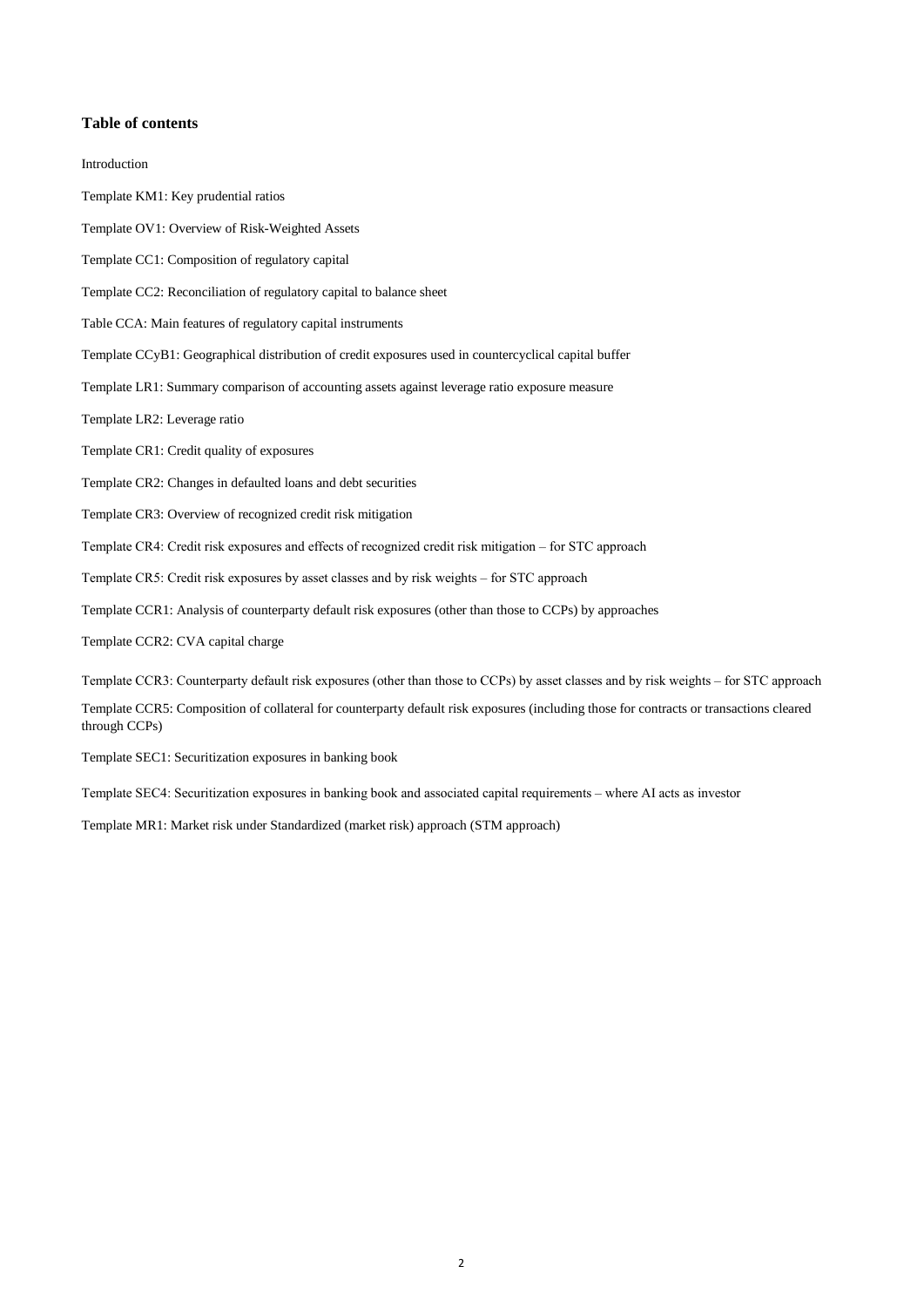# **Introduction**

## **Purpose and Basis of preparation**

The information contained in this document is for Citibank (Hong Kong) Limited ("the Company"), and is prepared in accordance with the Banking (Disclosure) Rules ("BDR") and disclosure templates issued by the Hong Kong Monetary Authority ("HKMA").

These regulatory disclosures are governed by the Company's disclosure policy, which has been approved by the Board. The disclosure policy sets out the governance, control and assurance requirements for publication of the document.

The information in this document is not audited and does not constitute statutory accounts.

### **The Regulatory Disclosures**

The Company's Regulatory Disclosures at 30 Jun 2021 comprises information required under the framework of the Basel Committee on Banking Supervision ('BCBS'). The disclosures are made in accordance with the latest BDR issued by the HKMA.

According to the BDR, disclosure of comparative information is not required unless otherwise specified in the standard disclosure templates.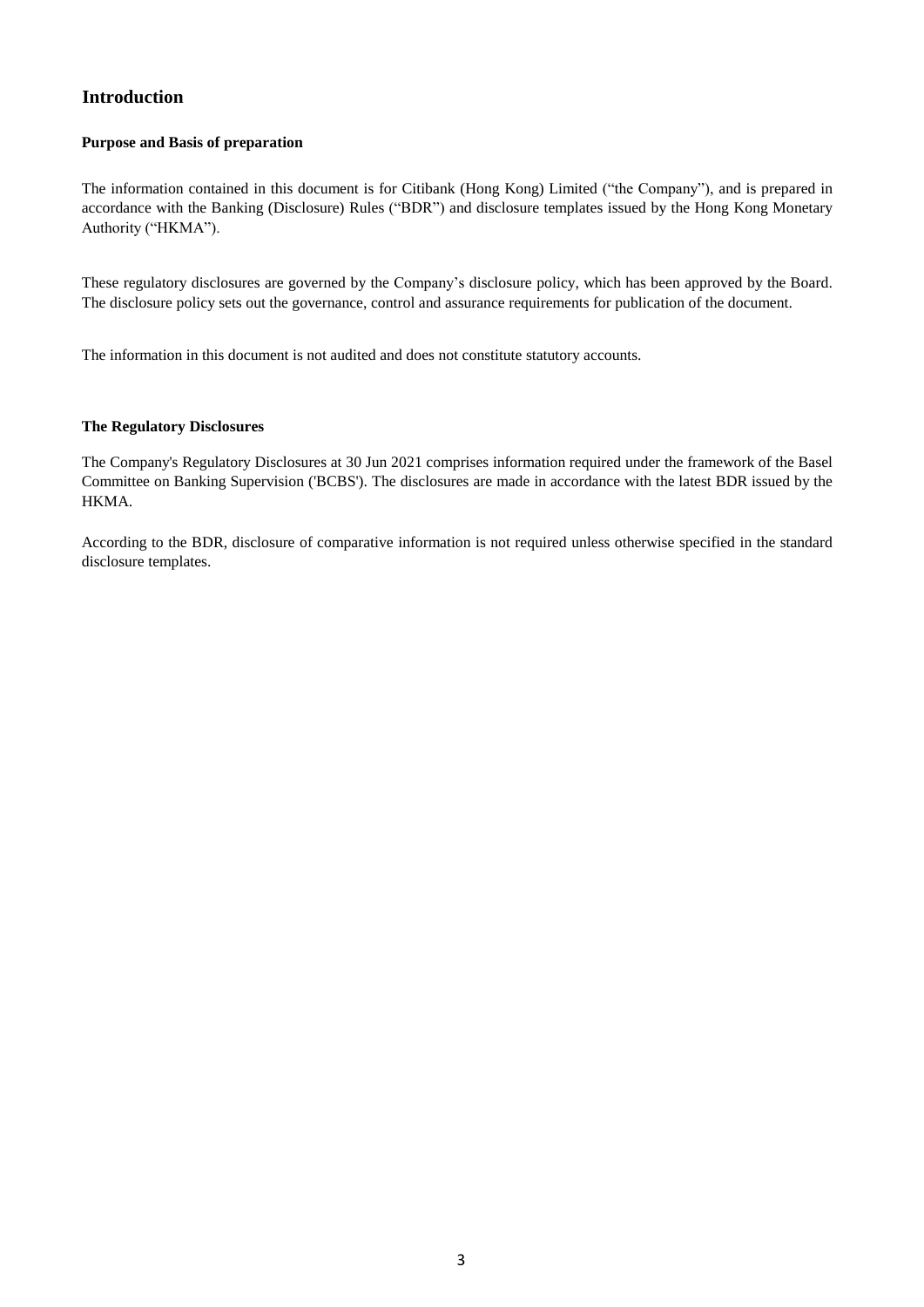## **Template KM1: Key prudential ratios**

The following table provides an overview of the key prudential ratios of the Company.

|                |                                                                                | (a)                 | (b)                  | $\left( \mathbf{c} \right)$ | (d)                      | (e)                 |
|----------------|--------------------------------------------------------------------------------|---------------------|----------------------|-----------------------------|--------------------------|---------------------|
|                | In thousands of Hong Kong dollar                                               | At June 30,<br>2021 | At March 31,<br>2021 | At December 31,<br>2020     | At September 30,<br>2020 | At June 30,<br>2020 |
|                | <b>Regulatory Capital</b>                                                      |                     |                      |                             |                          |                     |
| $\mathbf{1}$   | Common Equity Tier 1 (CET1)                                                    | 23,990,902          | 23,683,767           | 23,181,354                  | 23,537,475               | 23,638,034          |
| $\overline{c}$ | Tier 1                                                                         | 23.990.902          | 23.683.767           | 23.181.354                  | 23.537.475               | 23,638,034          |
| 3              | Total capital                                                                  | 24,719,835          | 24.381.646           | 23,860,903                  | 24,207,656               | 24,296,479          |
|                | <b>Risk-Weighted Assets (RWA)</b>                                              |                     |                      |                             |                          |                     |
| $\overline{4}$ | <b>Total RWA</b>                                                               | 96,795,323          | 94.890.981           | 94,730,301                  | 93,604,858               | 81,802,858          |
|                | <b>Capital Adequacy Ratios</b>                                                 |                     |                      |                             |                          |                     |
| 5              | CET1 ratio (%)                                                                 | 24.79%              | 24.96%               | 24.47%                      | 25.15%                   | 28.90%              |
| 6              | Tier 1 ratio (%)                                                               | 24.79%              | 24.96%               | 24.47%                      | 25.15%                   | 28.90%              |
| $\overline{7}$ | Total capital ratio (%)                                                        | 25.54%              | 25.69%               | 25.19%                      | 25.86%                   | 29.70%              |
|                | <b>Additional CET1 buffer requirements</b>                                     |                     |                      |                             |                          |                     |
| 8              | Capital conservation buffer requirement (%)                                    | 2.500%              | 2.500%               | 2.500%                      | 2.500%                   | 2.500%              |
| 9              | Countercyclical capital buffer requirement (%)                                 | 0.955%              | 0.952%               | 0.957%                      | 0.964%                   | 0.969%              |
| 10             | Higher loss absorbency requirements (%) (applicable<br>only to GSIBs or DSIBs) | 0.000%              | 0.000%               | 0.000%                      | 0.000%                   | 0.000%              |
| 11             | Total AI specific CET1 buffer requirements (%)                                 | 3.455%              | 3.452%               | 3.457%                      | 3.464%                   | 3.469%              |
| 12             | CET1 available after meeting the AI's minimum<br>capital requirements (%)      | 17.54%              | 17.69%               | 17.19%                      | 17.86%                   | 21.70%              |
|                | <b>Basel III leverage ratio</b>                                                |                     |                      |                             |                          |                     |
| 13             | Total leverage ratio (LR) exposure measure                                     | 314,954,472         | 307,934,632          | 304,867,904                 | 295,846,101              | 255,681,506         |
| 14             | LR(%)                                                                          | 7.62%               | 7.69%                | 7.60%                       | 7.96%                    | 9.25%               |
|                | <b>Liquidity Maintenance Ratio (LMR)</b>                                       |                     |                      |                             |                          |                     |
| 17a            | LMR $(%)$                                                                      | 49.85%              | 49.80%               | 51.41%                      | 51.83%                   | 52.55%              |
|                | <b>Core Funding Ratio (CFR)</b>                                                |                     |                      |                             |                          |                     |
| 20a            | CFR(%)                                                                         | 147.37%             | 147.12%              | 148.57%                     | 146.38%                  | 144.96%             |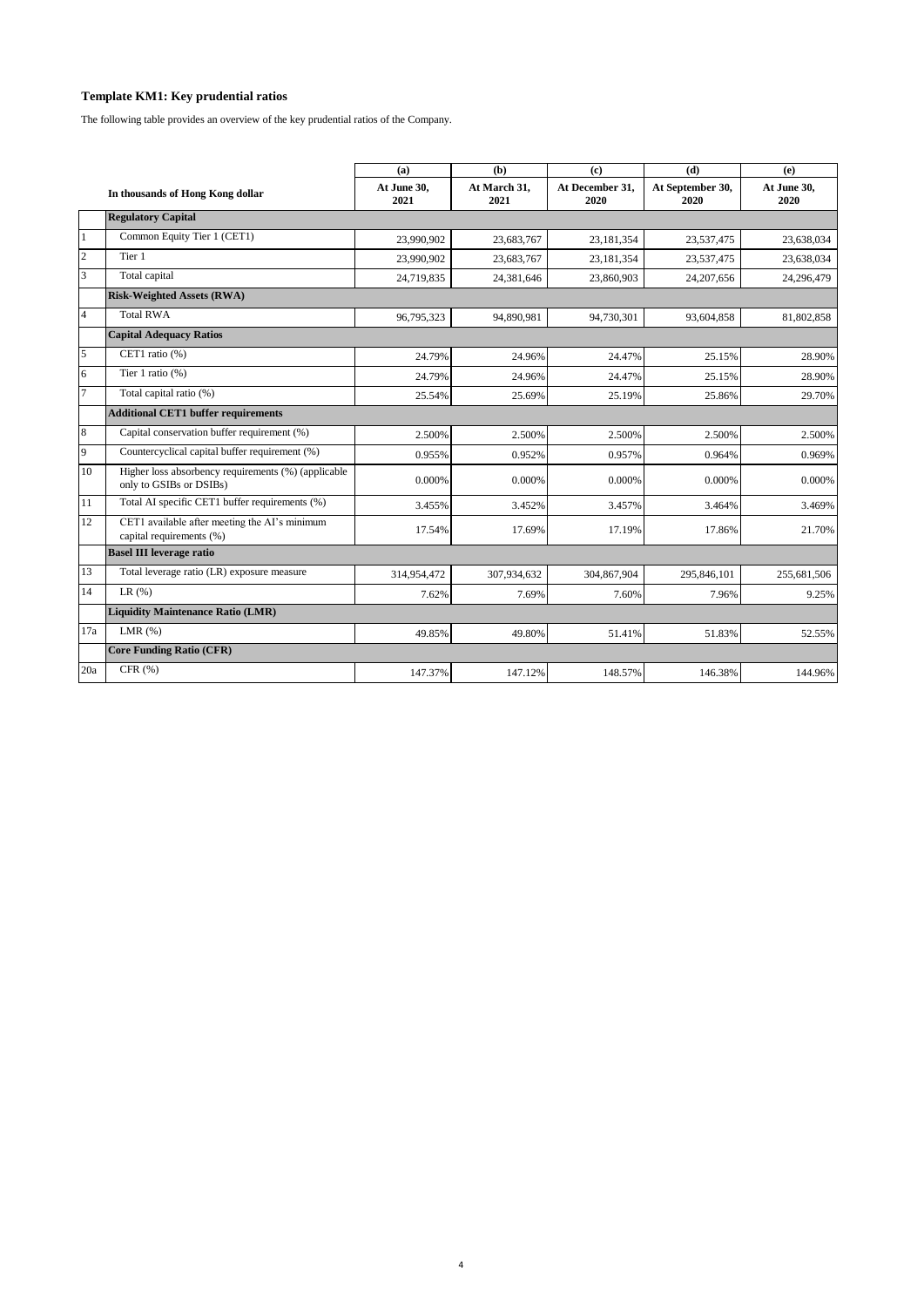## **Template OV1: Overview of Risk-Weighted Assets**

The following table provides an overview of capital requirements in terms of a detailed breakdowns of RWAs for various risks.

|              |                                                          | (a)                 | (b)                  | (c)                             |
|--------------|----------------------------------------------------------|---------------------|----------------------|---------------------------------|
|              |                                                          | <b>RWA</b>          |                      | Minimum capital<br>requirements |
|              | In thousands of Hong Kong dollar                         | At June 30,<br>2021 | At March 31,<br>2021 | At June 30,<br>2021             |
| $\mathbf{1}$ | Credit risk for non-securitization exposures             | 83,498,207          | 81,595,036           | 6,679,857                       |
| 2            | Of which STC approach                                    | 83,498,207          | 81,595,036           | 6,679,857                       |
| 6            | Counterparty default risk and default fund contributions | 138,367             | 57,656               | 11,069                          |
| 7            | Of which SA-CCR approach                                 | 138,367             |                      | 11,069                          |
| 7a           | Of which CEM                                             |                     | 57,656               |                                 |
| 10           | CVA risk                                                 | 82,100              | 50,050               | 6,568                           |
| 16           | Securitization exposures in banking book                 | 1,030,973           | 1,034,864            | 82,478                          |
| 18           | Of which SEC-ERBA (including IAA)                        | 1,030,973           | 1,034,864            | 82,478                          |
| 20           | Market risk                                              | 774,938             | 754,275              | 61,995                          |
| 21           | Of which STM approach                                    | 774,938             | 754,275              | 61,995                          |
| 24           | Operational risk                                         | 11,270,738          | 11,399,100           | 901,659                         |
| 27           | <b>Total</b>                                             | 96,795,323          | 94,890,981           | 7,743,626                       |

The Company has adopted the "standardized approach" for the calculation of the risk-weighted assets for credit risk, market risk, and operational risk.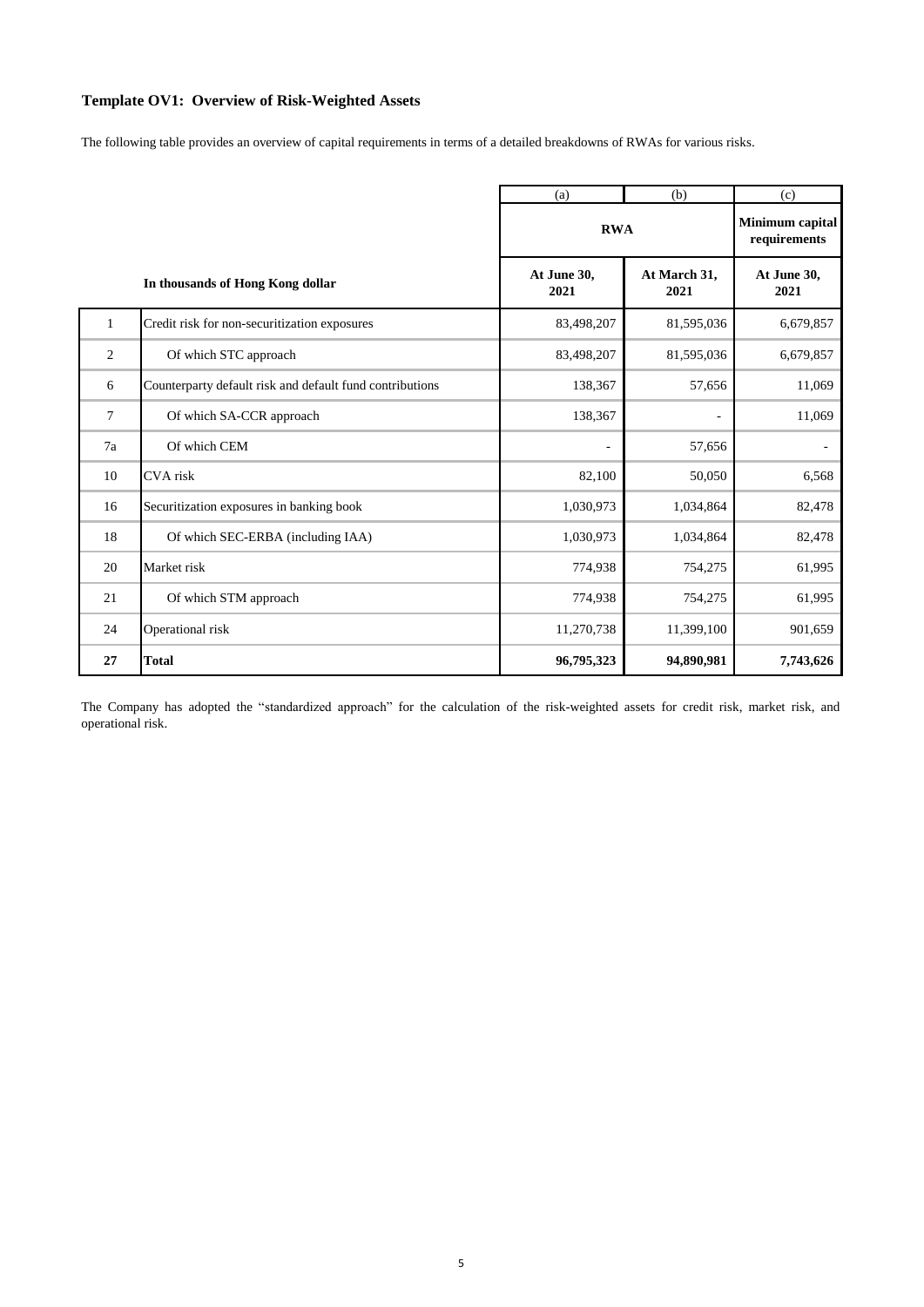## **Template CC1: Composition of regulatory capital**

|     |                                                                                                                                                                                            | In thousands of Hong<br>Kong dollar | Source based on reference<br>numbers/letters of the balance<br>sheet under the regulatory<br>scope of consolidation |
|-----|--------------------------------------------------------------------------------------------------------------------------------------------------------------------------------------------|-------------------------------------|---------------------------------------------------------------------------------------------------------------------|
|     | <b>CET1</b> capital: instruments and reserves                                                                                                                                              |                                     |                                                                                                                     |
|     | 1 Directly issued qualifying CET1 capital instruments plus any related share premium                                                                                                       | 7,348,440                           | (6)                                                                                                                 |
|     | 2 Retained earnings                                                                                                                                                                        | 17,183,318                          | (7)                                                                                                                 |
|     | 3 Disclosed reserves                                                                                                                                                                       | 8,700                               | $(8)+(9)$                                                                                                           |
| 4   | Directly issued capital subject to phase out from CET1 capital (only applicable to non-joint stock companies)                                                                              | Not applicable                      | Not applicable                                                                                                      |
|     | Minority interests arising from CET1 capital instruments issued by consolidated bank subsidiaries and held by third parties (amount<br>allowed in CET1 capital of the consolidation group) | $\Omega$                            |                                                                                                                     |
|     | CET1 capital before regulatory deductions                                                                                                                                                  | 24,540,458                          |                                                                                                                     |
|     | <b>CET1</b> capital: regulatory deductions                                                                                                                                                 |                                     |                                                                                                                     |
|     | 7 Valuation adjustments                                                                                                                                                                    | $\boldsymbol{0}$                    |                                                                                                                     |
|     | 8 Goodwill (net of associated deferred tax liability)                                                                                                                                      | $\boldsymbol{0}$                    |                                                                                                                     |
|     | 9 Other intangible assets (net of associated deferred tax liability)                                                                                                                       | 45,696                              | $(2)+(4)$                                                                                                           |
|     | 10 Deferred tax assets net of deferred tax liabilities                                                                                                                                     | 63,110                              | $(3) - (4)$                                                                                                         |
|     | 11 Cash flow hedge reserve                                                                                                                                                                 | $\mathbf{0}$                        |                                                                                                                     |
|     | 12 Excess of total EL amount over total eligible provisions under the IRB approach                                                                                                         | $\boldsymbol{0}$                    |                                                                                                                     |
|     | 13 Credit-enhancing interest only strip, and any gain on sale and other increase in the CET1 capital arising from securitization transactions                                              | $\boldsymbol{0}$                    |                                                                                                                     |
|     | 14 Gains and losses due to changes in own credit risk on fair valued liabilities                                                                                                           | $\boldsymbol{0}$                    |                                                                                                                     |
|     | 15 Defined benefit pension fund net assets (net of associated deferred tax liabilities)                                                                                                    | $\boldsymbol{0}$                    | (5)                                                                                                                 |
|     | 16 Investments in own CET1 capital instruments (if not already netted off paid-in capital on reported balance sheet)                                                                       | $\boldsymbol{0}$                    |                                                                                                                     |
|     | 17 Reciprocal cross-holdings in CET1 capital instruments                                                                                                                                   | $\boldsymbol{0}$                    |                                                                                                                     |
| 18  | Insignificant LAC investments in CET1 capital instruments issued by financial sector entities that are outside the scope of regulatory<br>consolidation (amount above 10% threshold)       | $\mathbf{0}$                        |                                                                                                                     |
| 19  | Significant LAC investments in CET1 capital instruments issued by financial sector entities that are outside the scope of regulatory<br>consolidation (amount above 10% threshold)         | $\mathbf{0}$                        |                                                                                                                     |
|     | 20 Mortgage servicing rights (net of associated deferred tax liabilities)                                                                                                                  | Not applicable                      | Not applicable                                                                                                      |
| 21  | Deferred tax assets arising from temporary differences (net of associated deferred tax liabilities)                                                                                        | Not applicable                      | Not applicable                                                                                                      |
|     | 22 Amount exceeding the 15% threshold                                                                                                                                                      | Not applicable                      | Not applicable                                                                                                      |
| 23  | of which: significant investments in the ordinary share of financial sector entities                                                                                                       | Not applicable                      | Not applicable                                                                                                      |
| 24  | of which: mortgage servicing rights                                                                                                                                                        | Not applicable                      | Not applicable                                                                                                      |
| 25  | of which: deferred tax assets arising from temporary differences                                                                                                                           | Not applicable                      | Not applicable                                                                                                      |
|     | 26 National specific regulatory adjustments applied to CET1 capital                                                                                                                        | 440,750                             |                                                                                                                     |
|     | 26a Cumulative fair value gains arising from the revaluation of land and buildings (own-use and investment properties)                                                                     | $\mathbf{0}$                        |                                                                                                                     |
|     | 26b Regulatory reserve for general banking risks                                                                                                                                           | 440,750                             |                                                                                                                     |
|     | 26c Securitization exposures specified in a notice given by the Monetary Authority                                                                                                         | $\boldsymbol{0}$                    |                                                                                                                     |
| 26d | Cumulative losses below depreciated cost arising from the institution's holdings of land and buildings                                                                                     | $\boldsymbol{0}$                    |                                                                                                                     |
| 26e | Capital shortfall of regulated non-bank subsidiaries                                                                                                                                       | $\boldsymbol{0}$                    |                                                                                                                     |
| 26f | Capital investment in a connected company which is a commercial entity (amount above 15% of the reporting institution's capital base)                                                      | $\bf{0}$                            |                                                                                                                     |
| 27  | Regulatory deductions applied to CET1 capital due to insufficient AT1 capital and Tier 2 capital to cover deductions                                                                       | $\boldsymbol{0}$                    |                                                                                                                     |
|     | 28 Total regulatory deductions to CET1 capital                                                                                                                                             | 549,556                             |                                                                                                                     |
|     | 29 CET1 capital                                                                                                                                                                            | 23,990,902                          |                                                                                                                     |
|     | <b>AT1</b> capital: instruments                                                                                                                                                            |                                     |                                                                                                                     |
|     | 30 Qualifying AT1 capital instruments plus any related share premium                                                                                                                       | $\boldsymbol{0}$                    |                                                                                                                     |
| 31  | of which: classified as equity under applicable accounting standards                                                                                                                       | $\boldsymbol{0}$                    |                                                                                                                     |
| 32  | of which: classified as liabilities under applicable accounting standards                                                                                                                  | $\boldsymbol{0}$                    |                                                                                                                     |
|     | 33 Capital instruments subject to phase out arrangements from AT1 capital                                                                                                                  | $\boldsymbol{0}$                    |                                                                                                                     |
| 34  | AT1 capital instruments issued by consolidated bank subsidiaries and held by third parties (amount allowed in AT1 capital of the<br>consolidation group)                                   | $\boldsymbol{0}$                    |                                                                                                                     |
| 35  | of which: AT1 capital instruments issued by subsidiaries subject to phase-out arrangements                                                                                                 | $\boldsymbol{0}$                    |                                                                                                                     |
|     | 36 AT1 capital before regulatory deductions                                                                                                                                                | $\mathbf{0}$                        |                                                                                                                     |
|     | AT1 capital: regulatory deductions                                                                                                                                                         |                                     |                                                                                                                     |
|     | 37 Investments in own AT1 capital instruments                                                                                                                                              | $\boldsymbol{0}$                    |                                                                                                                     |
|     | 38 Reciprocal cross-holdings in AT1 capital instruments                                                                                                                                    | $\boldsymbol{0}$                    |                                                                                                                     |
| 39  | Insignificant LAC investments in AT1 capital instruments issued by financial sector entities that are outside the scope of regulatory<br>consolidation (amount above 10% threshold)        | $\boldsymbol{0}$                    |                                                                                                                     |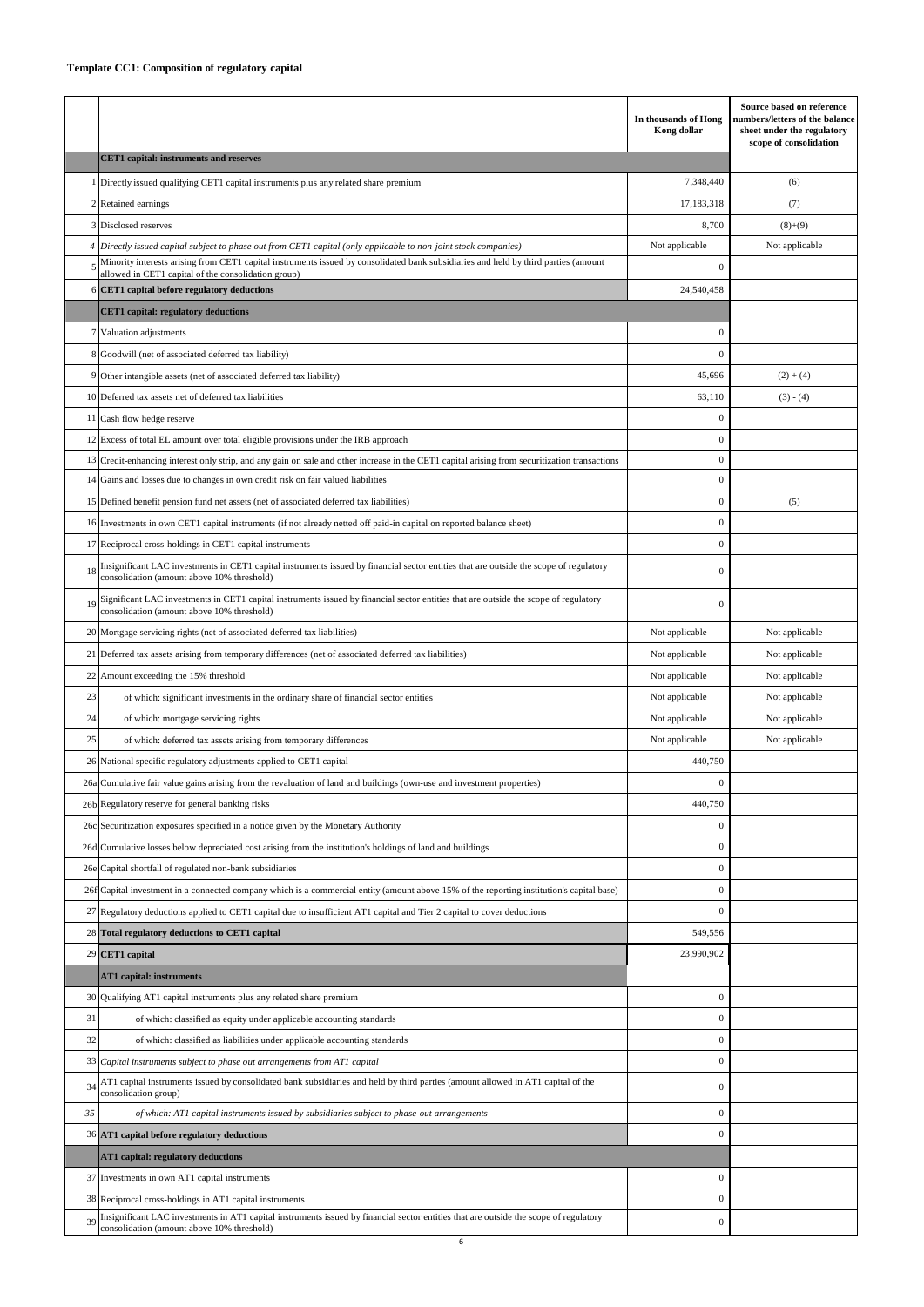|                 |                                                                                                                                                                                                                                                                                                                                                                                                   | In thousands of Hong<br>Kong dollar | Source based on reference<br>numbers/letters of the balance<br>sheet under the regulatory<br>scope of consolidation |
|-----------------|---------------------------------------------------------------------------------------------------------------------------------------------------------------------------------------------------------------------------------------------------------------------------------------------------------------------------------------------------------------------------------------------------|-------------------------------------|---------------------------------------------------------------------------------------------------------------------|
| 40              | Significant LAC investments in AT1 capital instruments issued by financial sector entities that are outside the scope of regulatory<br>consolidation                                                                                                                                                                                                                                              | $\mathbf{0}$                        |                                                                                                                     |
| 41              | National specific regulatory adjustments applied to AT1 capital                                                                                                                                                                                                                                                                                                                                   | $\overline{0}$                      |                                                                                                                     |
| 42              | Regulatory deductions applied to AT1 capital due to insufficient Tier 2 capital to cover deductions                                                                                                                                                                                                                                                                                               | $\mathbf{0}$                        |                                                                                                                     |
| 43              | Total regulatory deductions to AT1 capital                                                                                                                                                                                                                                                                                                                                                        | $\mathbf{0}$                        |                                                                                                                     |
|                 | 44 AT1 capital                                                                                                                                                                                                                                                                                                                                                                                    | $\mathbf{0}$                        |                                                                                                                     |
|                 | 45 Tier 1 capital (T1 = CET1 + AT1)                                                                                                                                                                                                                                                                                                                                                               | 23,990,902                          |                                                                                                                     |
|                 | Tier 2 capital: instruments and provisions                                                                                                                                                                                                                                                                                                                                                        |                                     |                                                                                                                     |
|                 | 46 Qualifying Tier 2 capital instruments plus any related share premium                                                                                                                                                                                                                                                                                                                           | $\mathbf{0}$                        |                                                                                                                     |
| 47              | Capital instruments subject to phase out arrangements from Tier 2 capital                                                                                                                                                                                                                                                                                                                         | $\mathbf{0}$                        |                                                                                                                     |
| 48              | Tier 2 capital instruments issued by consolidated bank subsidiaries and held by third parties (amount allowed in Tier 2 capital of the<br>consolidation group)                                                                                                                                                                                                                                    | $\overline{0}$                      |                                                                                                                     |
| 49              | of which: capital instruments issued by subsidiaries subject to phase-out arrangements                                                                                                                                                                                                                                                                                                            | $\overline{0}$                      |                                                                                                                     |
| 50              | Collective impairment allowances and regulatory reserve for general banking risks eligible for inclusion in Tier 2 capital                                                                                                                                                                                                                                                                        | 728,933                             | Note (i)                                                                                                            |
| 51              | Tier 2 capital before regulatory deductions                                                                                                                                                                                                                                                                                                                                                       | 728.933                             |                                                                                                                     |
|                 | Tier 2 capital: regulatory deductions                                                                                                                                                                                                                                                                                                                                                             |                                     |                                                                                                                     |
| 52              | Investments in own Tier 2 capital instruments                                                                                                                                                                                                                                                                                                                                                     | $\overline{0}$                      |                                                                                                                     |
| 53              | Reciprocal cross-holdings in Tier 2 capital instruments and non-captial LAC liabilities                                                                                                                                                                                                                                                                                                           | $\mathbf{0}$                        |                                                                                                                     |
| 54              | Insignificant LAC investments in Tier 2 capital instruments issued by, and non-capital LAC liabilities of, financial sector entities that are                                                                                                                                                                                                                                                     | $\mathbf{0}$                        |                                                                                                                     |
| 54a             | outside the scope of regulatory consolidation (amount above 10% threshold and, where applicable, 5% threshold)<br>Insignificant LAC investments in non-capital LAC liabilities of financial sector entities that are outside the scope of regulatory<br>consolidation (amount formerly designated for the 5% threshold but no longer meets the conditions)(for institutions defined as "section 2 | $\mathbf{0}$                        |                                                                                                                     |
| 55              | institution" under $\S2(1)$ of Schedule 4F to BCR only)<br>Significant LAC investments in Tier 2 capital instruments issued by financial sector entities that are outside the scope of regulatory<br>consolidation                                                                                                                                                                                | $\mathbf{0}$                        |                                                                                                                     |
| 55 <sup>e</sup> | Significant LAC investments in non-capital LAC liabilities of financial sector entities that are outside the scope of regulatory<br>consolidation (net of eligible short positions)                                                                                                                                                                                                               | $\mathbf{0}$                        |                                                                                                                     |
|                 | 56 National specific regulatory adjustments applied to Tier 2 capital                                                                                                                                                                                                                                                                                                                             | $\mathbf{0}$                        |                                                                                                                     |
| 56              | Add back of cumulative fair value gains arising from the revaluation of land and buildings (own-use and investment properties) eligible<br>for inclusion in Tier 2 capital                                                                                                                                                                                                                        | $\mathbf{0}$                        |                                                                                                                     |
|                 | 56b Regulatory deductions applied to Tier 2 capital to cover the required deductions falling within $\S 48(1)(g)$ of BCR                                                                                                                                                                                                                                                                          | $\mathbf{0}$                        |                                                                                                                     |
| 57              | Total regulatory deductions to Tier 2 capital                                                                                                                                                                                                                                                                                                                                                     | $\overline{0}$                      |                                                                                                                     |
|                 | 58 Tier 2 capital (T2)                                                                                                                                                                                                                                                                                                                                                                            | 728,933                             |                                                                                                                     |
|                 | 59 Total capital (TC = $T1 + T2$ )                                                                                                                                                                                                                                                                                                                                                                | 24,719,835                          |                                                                                                                     |
| 60              | <b>Total risk weighted assets</b>                                                                                                                                                                                                                                                                                                                                                                 | 96,795,323                          |                                                                                                                     |
|                 | Capital ratios (as a percentage of risk weighted assets)                                                                                                                                                                                                                                                                                                                                          |                                     |                                                                                                                     |
| 61              | CET1 capital ratio                                                                                                                                                                                                                                                                                                                                                                                | 24.79%                              |                                                                                                                     |
|                 | 62 Tier 1 capital ratio                                                                                                                                                                                                                                                                                                                                                                           | 24.79%                              |                                                                                                                     |
| 63              | Total capital ratio                                                                                                                                                                                                                                                                                                                                                                               | 25.54%                              |                                                                                                                     |
| 64              | Institution-specific buffer requirement (capital conservation buffer plus countercyclical capital buffer plus higher loss absorbency<br>requirements)                                                                                                                                                                                                                                             | 7.955%                              |                                                                                                                     |
| 65              | of which: capital conservation buffer requirement                                                                                                                                                                                                                                                                                                                                                 | 2.500%                              |                                                                                                                     |
| 66              | of which: bank specific countercyclical buffer requirement                                                                                                                                                                                                                                                                                                                                        | 0.955%                              |                                                                                                                     |
| 67              | of which: higher loss absorbency requirement                                                                                                                                                                                                                                                                                                                                                      | 0.000%                              |                                                                                                                     |
|                 | 68 CET1 (as a percentage of RWA) available after meeting minimum capital requirements                                                                                                                                                                                                                                                                                                             | 17.54%                              |                                                                                                                     |
|                 | National minima (if different from Basel 3 minimum)                                                                                                                                                                                                                                                                                                                                               |                                     |                                                                                                                     |
| 69              | National CET1 minimum ratio                                                                                                                                                                                                                                                                                                                                                                       | Not applicable                      | Not applicable                                                                                                      |
| 70              | National Tier 1 minimum ratio                                                                                                                                                                                                                                                                                                                                                                     | Not applicable                      | Not applicable                                                                                                      |
| 71              | National Total capital minimum ratio                                                                                                                                                                                                                                                                                                                                                              | Not applicable                      | Not applicable                                                                                                      |
|                 | Amounts below the thresholds for deduction (before risk weighting)                                                                                                                                                                                                                                                                                                                                |                                     |                                                                                                                     |
| 72              | Insignificant LAC investments in CET1, AT1 and Tier 2 capital instruments issued by, and non-capital LAC liabilities of, financial<br>sector entities that are outside the scope of regulatory consolidation                                                                                                                                                                                      | $\mathbf{0}$                        |                                                                                                                     |
| 73              | Significant LAC investments in CET1 capital instruments issued by financial sector entities that are outside the scope of regulatory<br>consolidation                                                                                                                                                                                                                                             | $\mathbf{0}$                        |                                                                                                                     |
| 74              | Mortgage servicing rights (net of related tax liability)                                                                                                                                                                                                                                                                                                                                          | Not applicable                      | Not applicable                                                                                                      |
| 75              | Deferred tax assets arising from temporary differences (net of related tax liability)                                                                                                                                                                                                                                                                                                             | Not applicable                      | Not applicable                                                                                                      |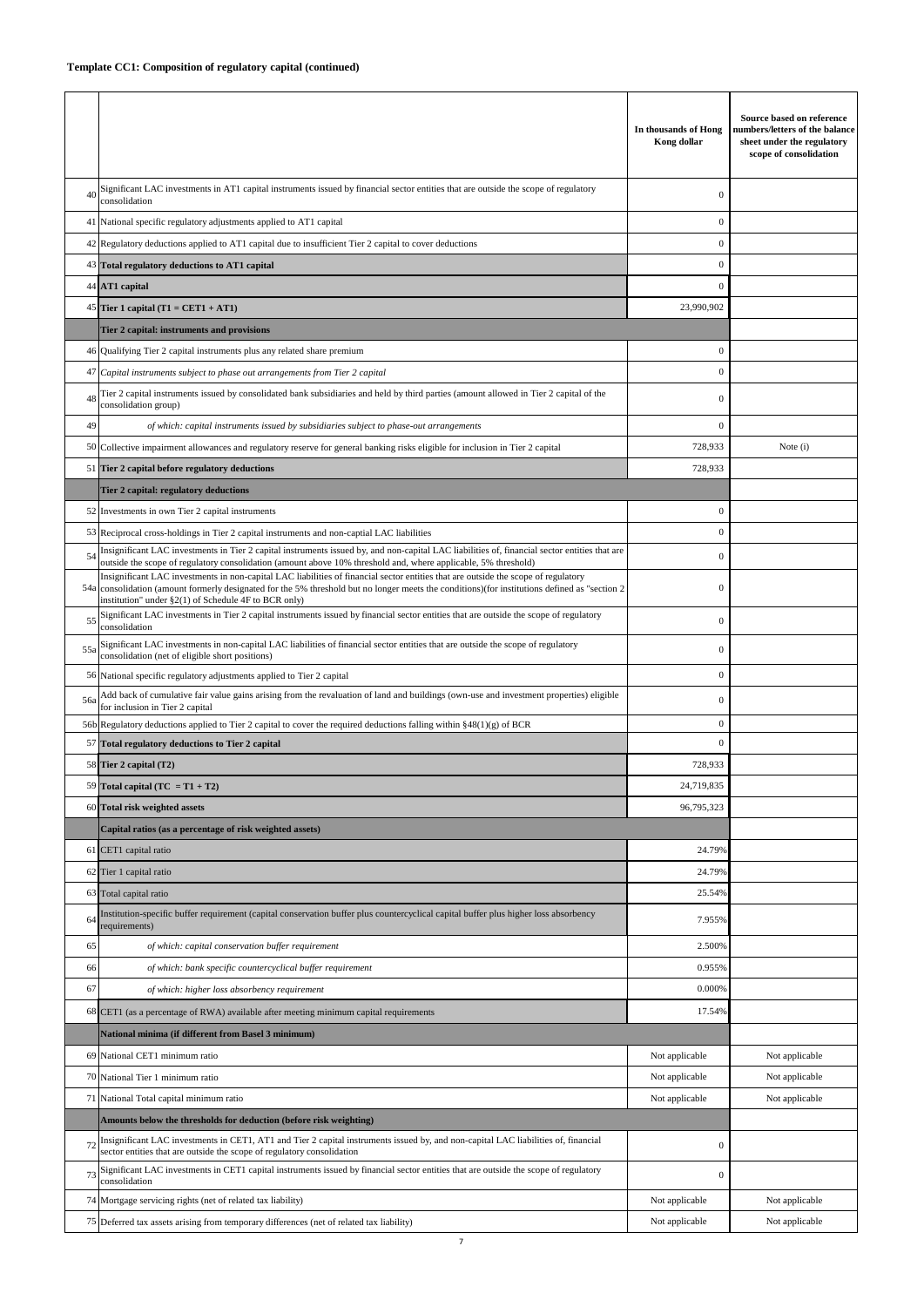|    |                                                                                                                                                                                           | In thousands of Hong<br>Kong dollar | Source based on reference<br>numbers/letters of the balance<br>sheet under the regulatory<br>scope of consolidation |
|----|-------------------------------------------------------------------------------------------------------------------------------------------------------------------------------------------|-------------------------------------|---------------------------------------------------------------------------------------------------------------------|
|    | Applicable caps on the inclusion of provisions in Tier 2 capital                                                                                                                          |                                     |                                                                                                                     |
|    | 76 Provisions eligible for inclusion in Tier 2 in respect of exposures subject to the BSC approach, or the STC approach and SEC-ERBA,<br>SEC-SA and SEC-FBA (prior to application of cap) | $\Omega$                            |                                                                                                                     |
|    | 77 Cap on inclusion of provisions in Tier 2 under the BSC approach, or the STC approach, and SEC-ERBA, SEC-SA and SEC-FBA                                                                 | $\Omega$                            |                                                                                                                     |
|    | 78 Provisions eligible for inclusion in Tier 2 in respect of exposure                                                                                                                     | $\Omega$                            |                                                                                                                     |
|    | 79 Cap for inclusion of provisions in Tier 2 under the IRB approach and SEC-IRBA                                                                                                          | $\Omega$                            |                                                                                                                     |
|    | Capital instruments subject to phase-out arrangements                                                                                                                                     |                                     |                                                                                                                     |
|    | 80 Current cap on CET1 capital instruments subject to phase-out arrangements                                                                                                              | Not applicable                      | Not applicable                                                                                                      |
| 81 | Amount excluded from CET1 due to cap (excess over cap after redemptions and maturities)                                                                                                   | Not applicable                      | Not applicable                                                                                                      |
|    | 82 Current cap on AT1 capital instruments subject to phase-out arrangements                                                                                                               | $\Omega$                            |                                                                                                                     |
|    | 83 Amount excluded from AT1 capital due to cap (excess over cap after redemptions and maturities)                                                                                         | $\Omega$                            |                                                                                                                     |
|    | 84 Current cap on Tier 2 capital instruments subject to phase-out arrangements                                                                                                            | $\Omega$                            |                                                                                                                     |
|    | 85 Amount excluded from Tier 2 capital due to cap (excess over cap after redemptions and maturities)                                                                                      | $\mathbf{0}$                        |                                                                                                                     |

**Note (i):**

The amount is the sum of regulatory reserve for general banking risks and collective impairment allowances, limited to 1.25% of risk-weighted assets for credit risks under standardized approach.

#### Notes to the Template

| No.                                                                                                                                                                                                                                                                                                                                                                                                                                                                                                                                                                                                                                             | Row Description                                                                                                                                                                                                                                                                                                                                                                                                                                                                                                                                                                                                                                                             | <b>Hong Kong</b><br>hasis | <b>Basel III</b><br>basis |  |  |
|-------------------------------------------------------------------------------------------------------------------------------------------------------------------------------------------------------------------------------------------------------------------------------------------------------------------------------------------------------------------------------------------------------------------------------------------------------------------------------------------------------------------------------------------------------------------------------------------------------------------------------------------------|-----------------------------------------------------------------------------------------------------------------------------------------------------------------------------------------------------------------------------------------------------------------------------------------------------------------------------------------------------------------------------------------------------------------------------------------------------------------------------------------------------------------------------------------------------------------------------------------------------------------------------------------------------------------------------|---------------------------|---------------------------|--|--|
|                                                                                                                                                                                                                                                                                                                                                                                                                                                                                                                                                                                                                                                 | Deferred tax assets net of deferred tax liabilities                                                                                                                                                                                                                                                                                                                                                                                                                                                                                                                                                                                                                         | 63.110                    | 63,110                    |  |  |
| Explanation<br>As set out in paragraphs 69 and 87 of the Basel III text issued by the Basel Committee (December 2010), DTAs that rely on future profitability of the bank to be realized are to be deducted, whereas<br>DTAs which relate to temporary differences may be given limited recognition in CET1 capital (and hence be excluded from deduction from CET1 capital up to the specified threshold). In Hong<br>Kong, an AI is required to deduct all DTAs in full, irrespective of their origin, from CET1 capital. Therefore, the amount to be deducted as reported in row 10 may be greater than that required<br>10 under Basel III. |                                                                                                                                                                                                                                                                                                                                                                                                                                                                                                                                                                                                                                                                             |                           |                           |  |  |
|                                                                                                                                                                                                                                                                                                                                                                                                                                                                                                                                                                                                                                                 | The amount reported under the column "Basel III basis" in this box represents the amount reported in row 10 (i.e. the amount reported under the "Hong Kong basis") adjusted by reducing the<br>amount of DTAs to be deducted which relate to temporary differences to the extent not in excess of the 10% threshold set for DTAs arising from temporary differences and the aggregate 15%<br>threshold set for MSRs, DTAs arising from temporary differences and significant investments in CET1 capital instruments issued by financial sector entities (excluding those that are loans, facilities<br>and other credit exposures to connected companies) under Basel III. |                           |                           |  |  |

Remarks:

The amount of the 10% threshold mentioned above is calculated based on the amount of CET1 capital determined in accordance with the deduction methods set out in BCR Schedule 4F. The 15% threshold is referring to paragraph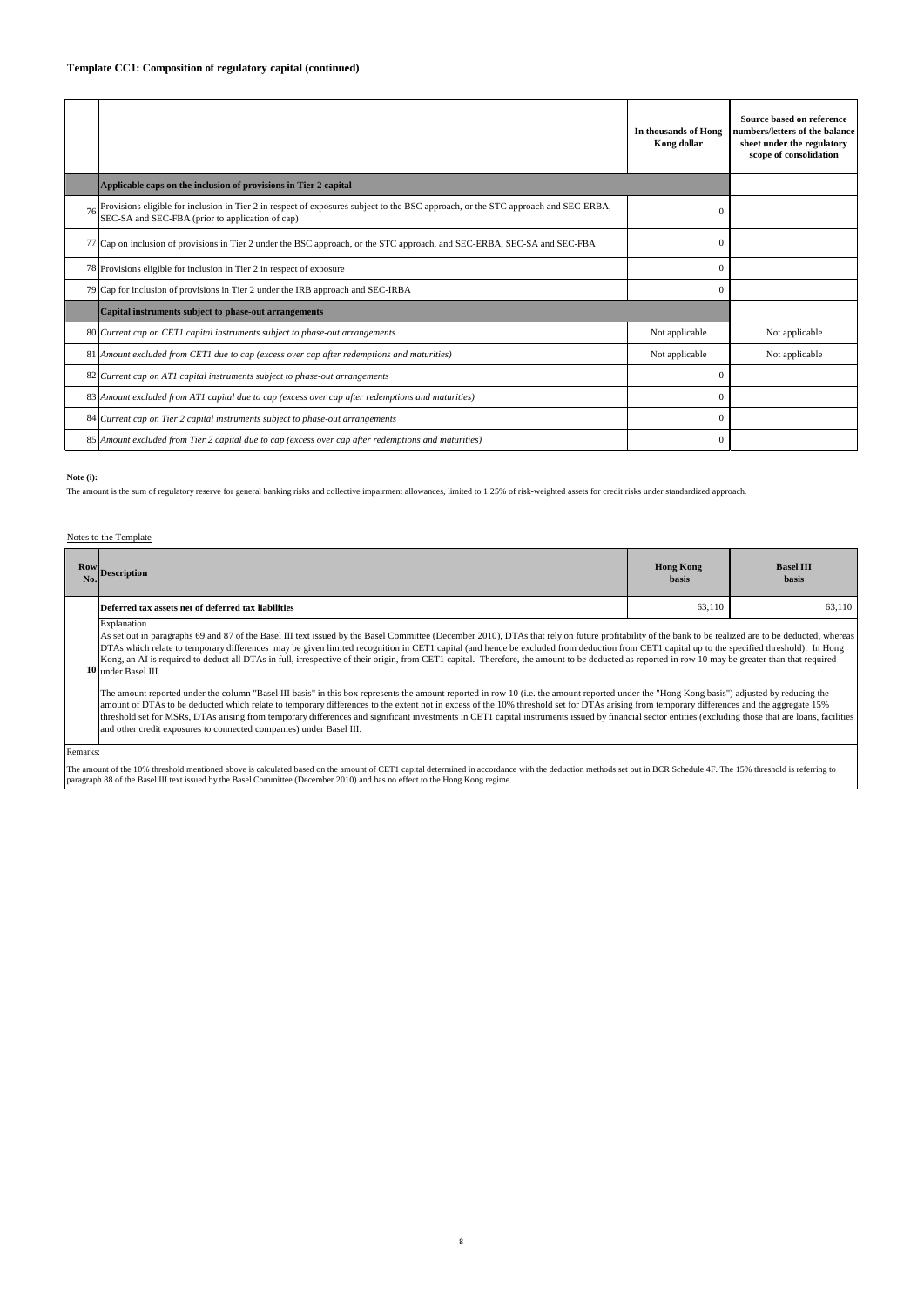## **Template CC2: Reconciliation of regulatory capital to balance sheet**

|                                                                            | <b>Balance sheet as in</b><br>published financial<br>statements | Under regulatory scope of<br>consolidation | <b>Cross reference to</b><br><b>Definition of Capital</b><br><b>Components</b> |
|----------------------------------------------------------------------------|-----------------------------------------------------------------|--------------------------------------------|--------------------------------------------------------------------------------|
| In thousands of Hong Kong dollar                                           | As at June 30, 2021                                             | As at June 30, 2021                        |                                                                                |
| <b>Assets</b>                                                              |                                                                 |                                            |                                                                                |
| Cash and balances with banks and other financial institutions              | 11,809,484                                                      | 5,858,836                                  |                                                                                |
| Placements with banks and other financial institutions                     | 13,400,233                                                      | 68,681,163                                 |                                                                                |
| Loans and advances                                                         |                                                                 |                                            |                                                                                |
| - Loans and advances to customers                                          | 108,118,334                                                     | 108,796,017                                |                                                                                |
| - Loans and advances to banks                                              | 49,318,295                                                      |                                            |                                                                                |
| Financial assets at fair value through profit or loss                      | 79,213,869                                                      | 79,186,659                                 |                                                                                |
| Financial assets at fair value through other comprehensive income          | 34,441,462                                                      | 34,441,462                                 |                                                                                |
| Financial assets at amortised cost                                         | 3,882,400                                                       | 3,882,400                                  |                                                                                |
| <b>Fixed assets</b>                                                        | 597,643                                                         | 365,645                                    |                                                                                |
| Intangible assets                                                          | 48,468                                                          | 48,468                                     | (2)                                                                            |
| Deferred tax assets                                                        | 60,338                                                          | 60,338                                     | (3)                                                                            |
| of which : deferred tax liabilities related to intangibles                 |                                                                 | (2, 772)                                   | (4)                                                                            |
| Other assets                                                               | 3,893,889                                                       | 4,156,650                                  |                                                                                |
| of which: defined benefit pension fund net assets                          |                                                                 |                                            | (5)                                                                            |
| Less: Impairment allowances                                                |                                                                 | (336, 605)                                 |                                                                                |
| of which: collective impairment allowances reflected in regulatory capital |                                                                 | (288, 183)                                 | (1)                                                                            |
| <b>Total Assets</b>                                                        | 304,784,415                                                     | 305,141,033                                |                                                                                |
|                                                                            |                                                                 |                                            |                                                                                |
| <b>Liabilities</b>                                                         |                                                                 |                                            |                                                                                |
| Deposits and balances from banks and other financial institutions          | 51,292,618                                                      | 51,292,618                                 |                                                                                |
| Deposits from customers                                                    | 222,929,166                                                     | 223, 285, 784                              |                                                                                |
| Trading financial liabilities                                              | 159,528                                                         | 159,528                                    |                                                                                |
| Current taxation                                                           | 110,606                                                         | 110,606                                    |                                                                                |
| Other liabilities                                                          | 5,752,039                                                       | 5,752,039                                  |                                                                                |
| <b>Total liabilities</b>                                                   | 280,243,957                                                     | 280,600,575                                |                                                                                |
| <b>Shareholders' Equity</b>                                                |                                                                 |                                            |                                                                                |
| Share capital                                                              | 7,348,440                                                       | 7,348,440                                  |                                                                                |
| of which: paid-in share captial                                            |                                                                 | 7,348,440                                  | (6)                                                                            |
| Reserves                                                                   | 17,192,018                                                      | 17,192,018                                 |                                                                                |
| of which: retained profits                                                 |                                                                 | 17,183,318                                 | (7)                                                                            |
| Investment revaluation reserve                                             |                                                                 | 19,752                                     | (8)                                                                            |
| capital reserves                                                           |                                                                 | (11,052)                                   | (9)                                                                            |
| <b>Total shareholders' equity</b>                                          | 24,540,458                                                      | 24,540,458                                 |                                                                                |
| Total liabilities and shareholders' equity                                 | 304,784,415                                                     | 305,141,033                                |                                                                                |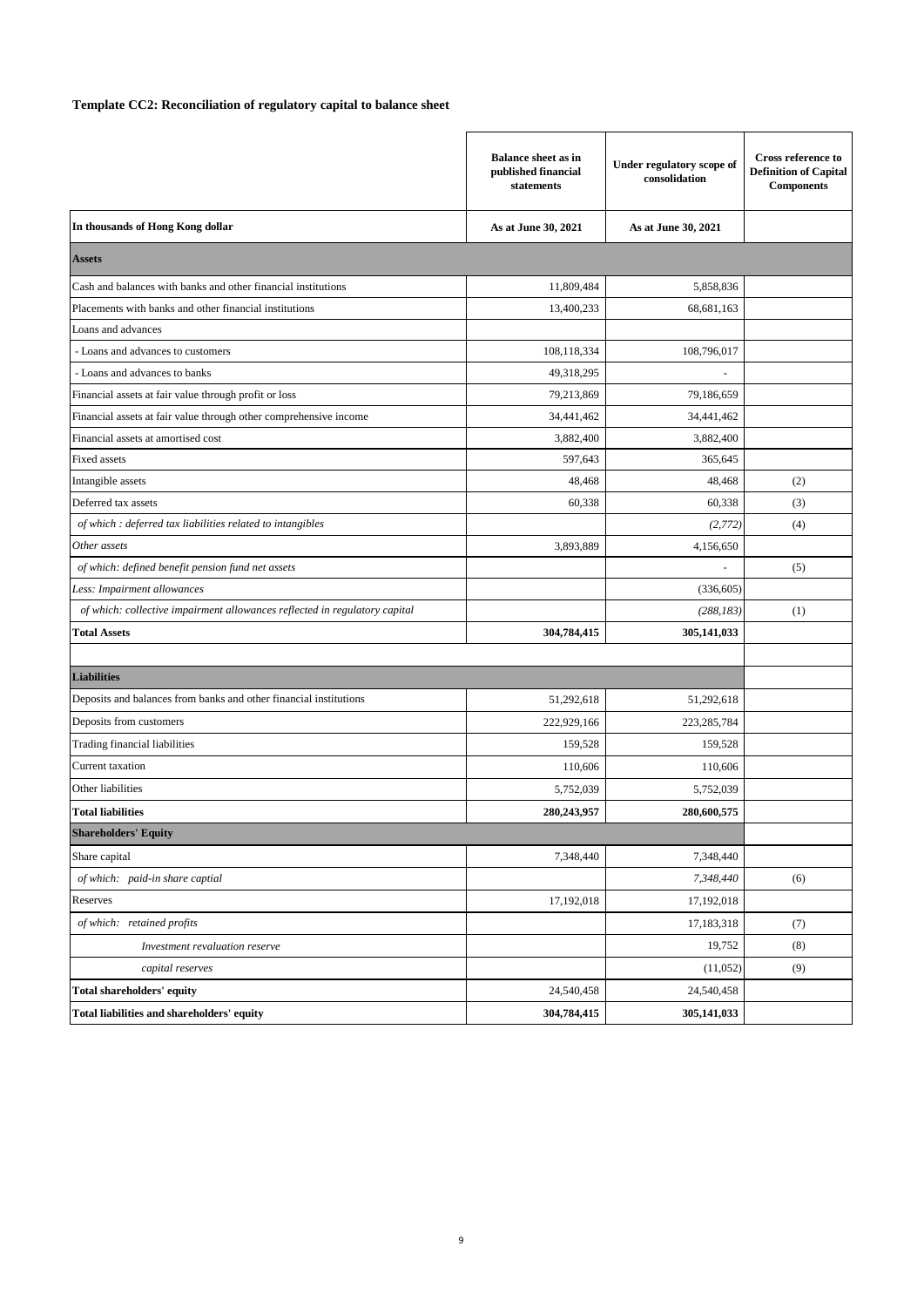#### **Table CCA: Main features of regulatory capital instruments**

| 1 Issuer                                                                                                                      | Citibank (Hong Kong) Limited | Citibank (Hong Kong) Limited | Citibank (Hong Kong) Limited | Citibank (Hong Kong) Limited | Citibank (Hong Kong) Limited | Citibank (Hong Kong) Limited | Citibank (Hong Kong) Limited |
|-------------------------------------------------------------------------------------------------------------------------------|------------------------------|------------------------------|------------------------------|------------------------------|------------------------------|------------------------------|------------------------------|
| 2 Unique identifier (eg CUSIP, ISIN or Bloomberg identifier for private placement)                                            | NA                           | NA                           | NA                           | NA                           | NA                           | NA                           | NA                           |
| 3 Governing law(s) of the instrument                                                                                          | Hong Kong                    | Hong Kong                    | Hong Kong                    | Hong Kong                    | Hong Kong                    | Hong Kong                    | Hong Kong                    |
| Regulatory treatment                                                                                                          |                              |                              |                              |                              |                              |                              |                              |
| Transitional Basel III rules <sup>#</sup>                                                                                     | NA                           | $_{\rm NA}$                  | NA                           | $_{\rm NA}$                  | NA                           | NA                           | NA                           |
| Post-transitional Basel III rules                                                                                             | Common Equity Tier 1         | Common Equity Tier 1         | Common Equity Tier 1         | Common Equity Tier 1         | Common Equity Tier 1         | Common Equity Tier 1         | Common Equity Tier 1         |
| Eligible at solo*/group/group & solo                                                                                          | Solo                         | Solo                         | Solo                         | Solo                         | Solo                         | Solo                         | Solo                         |
| Instrument type (types to be specified by each jurisdiction)                                                                  | Ordinary shares              | Ordinary shares              | Ordinary shares              | Ordinary shares              | Ordinary shares              | Ordinary shares              | Ordinary shares              |
| 8 Amount recognised in regulatory capital (as of most recent reporting date)                                                  | HKD 200 (Class A)            | HKD 299,800 (Class A)        | HKD 170,800 (Class A)        | HKD 29,200 (Class A)         | HKD 50,000 (Class A)         | HKD 4,450,000 (Class A)      | HKD 5,000,000 (Class A)      |
| 9 Par value of instrument                                                                                                     | NA                           | NA                           | NA                           | NA                           | NA                           | NA                           | NA                           |
| 10 Accounting classification                                                                                                  | Shareholders' equity         | Shareholders' equity         | Shareholders' equity         | Shareholders' equity         | Shareholders' equity         | Shareholders' equity         | Shareholders' equity         |
| 11 Original date of issuance                                                                                                  | 5 July 1965                  | 22 July 1965                 | 11 October 1965              | 30 December 1965             | 16 January 1967              | 7 April 1976                 | 3 February 1983              |
| 12 Perpetual or dated                                                                                                         | Perpetual                    | Perpetual                    | Perpetual                    | Perpetual                    | Perpetual                    | Perpetual                    | Perpetual                    |
| Original maturity date                                                                                                        | no maturity                  | no maturity                  | no maturity                  | no maturity                  | no maturity                  | no maturity                  | no maturity                  |
| 14 Issuer call subject to prior supervisory approval                                                                          | No                           | No                           | No                           | $_{\rm No}$                  | No                           | No                           | No                           |
| Optional call date, contingent call dates and redemption amount<br>15                                                         | NA                           | $_{\rm NA}$                  | NA                           | NA                           | $_{\rm NA}$                  | NA                           | NA                           |
| Subsequent call dates, if applicable                                                                                          | NA                           | $_{\rm NA}$                  | NA                           | NA                           | $_{\rm NA}$                  | NA                           | NA                           |
| Coupons / dividends                                                                                                           |                              |                              |                              |                              |                              |                              |                              |
| Fixed or floating dividend/coupon                                                                                             | Floating                     | Floating                     | Floating                     | Floating                     | Floating                     | Floating                     | Floating                     |
| Coupon rate and any related index                                                                                             | NA                           | NA                           | NA                           | NA                           | NA                           | NA                           | NA                           |
| Existence of a dividend stopper                                                                                               | $_{\mathrm{No}}$             | $_{\rm No}$                  | $_{\rm No}$                  | $_{\rm No}$                  | $_{\rm No}$                  | No                           | $_{\rm No}$                  |
| Fully discretionary, partially discretionary or mandatory                                                                     | Fully discretionary          | Fully discretionary          | Fully discretionary          | Fully discretionary          | Fully discretionary          | Fully discretionary          | Fully discretionary          |
| Existence of step up or other incentive to redeem                                                                             | No                           | No                           | No                           | No                           | No                           | No                           | No                           |
| Noncumulative or cumulative                                                                                                   | Noncumulative                | Noncumulative                | Noncumulative                | Noncumulative                | Noncumulative                | Noncumulative                | Noncumulative                |
| 23 Convertible or non-convertible                                                                                             | Non-convertible              | Non-convertible              | Non-convertible              | Non-convertible              | Non-convertible              | Non-convertible              | Non-convertible              |
| If convertible, conversion trigger (s)                                                                                        | NA                           | $_{\rm NA}$                  | NA                           | NA                           | NA                           | NA                           | NA                           |
| If convertible, fully or partially                                                                                            | NA                           | $_{\rm NA}$                  | NA                           | NA                           | $_{\rm NA}$                  | NA                           | NA                           |
| If convertible, conversion rate                                                                                               | NA                           | $_{\rm NA}$                  | NA                           | NA                           | NA                           | NA                           | NA                           |
| If convertible, mandatory or optional conversion                                                                              | $_{\rm NA}$                  | $_{\rm NA}$                  | $_{\rm NA}$                  | $_{\rm NA}$                  | $_{\rm NA}$                  | NA                           | $_{\rm NA}$                  |
| If convertible, specify instrument type convertible into                                                                      | NA                           | $_{\rm NA}$                  | NA                           | NA                           | $_{\rm NA}$                  | NA                           | NA                           |
| If convertible, specify issuer of instrument it converts into                                                                 | NA                           | NA                           | NA                           | NA                           | $_{\rm NA}$                  | NA                           | NA                           |
| $30\,$ Write-down feature                                                                                                     | No                           | No                           | $_{\rm No}$                  | $_{\rm No}$                  | No                           | No                           | No                           |
| If write-down, write-down trigger(s)                                                                                          | NA                           | NA                           | NA                           | NA                           | NA                           | NA                           | NA                           |
| 32<br>If write-down, full or partial                                                                                          | $_{\rm NA}$                  | $_{\rm NA}$                  | $_{\rm NA}$                  | $_{\rm NA}$                  | $_{\rm NA}$                  | $_{\rm NA}$                  | $_{\rm NA}$                  |
| If write-down, permanent or temporary<br>33                                                                                   | NA                           | NA                           | NA                           | NA                           | NA                           | NA                           | NA                           |
| If temporary write-down, description of write-up mechanism                                                                    | NA                           | $_{\rm NA}$                  | NA                           | NA                           | NA                           | NA                           | NA                           |
| Position in subordination hierarchy in liquidation (specify instrument type immediately senior to instrument).<br>instrument) | NA                           | NA                           | NA                           | NA                           | NA                           | NA                           | NA                           |
| 36 Non-compliant transitioned features                                                                                        | No                           | No                           | No                           | No                           | No                           | No                           | No                           |
| 37 If yes, specify non-compliant features                                                                                     | NA                           | $_{\rm NA}$                  | $_{\rm NA}$                  | $_{\rm NA}$                  | $_{\rm NA}$                  | $_{\rm NA}$                  | NA                           |

Footnote:

Aegulatory treatment of capital instruments subject to transitional arrangements provided for<br>in Schedule 4H of the Banking (Capital) Rules<br>Regulatory treatment of capital instruments not subject to transitional arrangemen

*\* Include solo-consolidated*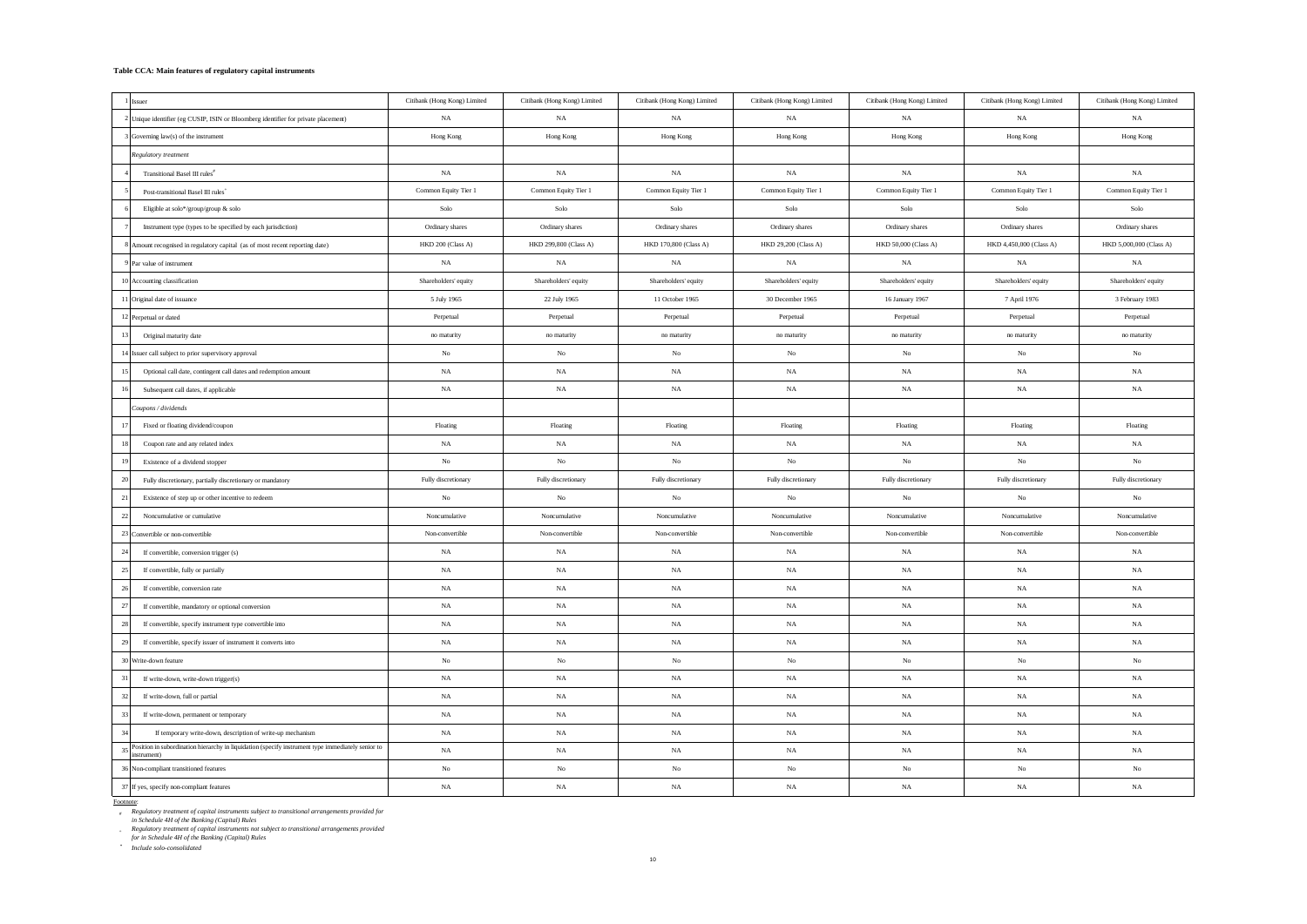#### **Table CCA: Main features of regulatory capital instruments**

|           | Issuer                                                                                                           | Citibank (Hong Kong) Limited | Citibank (Hong Kong) Limited | Citibank (Hong Kong) Limited | Citibank (Hong Kong) Limited | Citibank (Hong Kong) Limited | Citibank (Hong Kong) Limited |
|-----------|------------------------------------------------------------------------------------------------------------------|------------------------------|------------------------------|------------------------------|------------------------------|------------------------------|------------------------------|
|           | 2 Unique identifier (eg CUSIP, ISIN or Bloomberg identifier for private placement)                               | NA                           | NA                           | NA                           | NA                           | NA                           | $_{\rm NA}$                  |
|           | 3 Governing law(s) of the instrument                                                                             | Hong Kong                    | Hong Kong                    | Hong Kong                    | Hong Kong                    | Hong Kong                    | Hong Kong                    |
|           | Regulatory treatment                                                                                             |                              |                              |                              |                              |                              |                              |
|           | Transitional Basel III rules <sup>®</sup>                                                                        | NA                           | NA                           | $_{\rm NA}$                  | $_{\rm NA}$                  | NA                           | $_{\rm NA}$                  |
|           | Post-transitional Basel III rules                                                                                | Common Equity Tier 1         | Common Equity Tier 1         | Common Equity Tier 1         | Common Equity Tier 1         | Common Equity Tier 1         | Common Equity Tier 1         |
|           | Eligible at solo*/group/group & solo                                                                             | Solo                         | $\operatorname{Solo}$        | Solo                         | Solo                         | $\operatorname{Solo}$        | Solo                         |
|           | Instrument type (types to be specified by each jurisdiction)                                                     | Ordinary shares              | Ordinary shares              | Ordinary shares              | Ordinary shares              | Ordinary shares              | Ordinary shares              |
|           | Amount recognised in regulatory capital (as of most recent reporting date)                                       | HKD 585,000,000 (Class A)    | HKD 78,000,000 (Class B)     | HKD 2,722,440,000 (Class A)  | HKD 78,000,000 (Class A)     | HKD 3,787,983,000 (Class A)  | HKD 87,017,000 (Class B)     |
|           | 9 Par value of instrument                                                                                        | NA                           | NA                           | NA                           | NA                           | NA                           | $_{\rm NA}$                  |
|           | 10 Accounting classification                                                                                     | Shareholders' equity         | Shareholders' equity         | Shareholders' equity         | Shareholders' equity         | Shareholders' equity         | Shareholders' equity         |
|           | 11 Original date of issuance                                                                                     | 21 May 2004                  | 1 July 2004                  | 13 June 2005                 | 1 July 2005                  | 15 December 2009             | 15 December 2009             |
|           | 12 Perpetual or dated                                                                                            | Perpetual                    | Perpetual                    | Perpetual                    | Perpetual                    | Perpetual                    | Perpetual                    |
| 13        | Original maturity date                                                                                           | no maturity                  | no maturity                  | no maturity                  | no maturity                  | no maturity                  | no maturity                  |
|           | 14 Issuer call subject to prior supervisory approval                                                             | $_{\rm No}$                  | No                           | $_{\rm No}$                  | No                           | No                           | $_{\rm No}$                  |
| 15        | Optional call date, contingent call dates and redemption amount                                                  | $_{\rm NA}$                  | $_{\rm NA}$                  | $_{\rm NA}$                  | $_{\rm NA}$                  | $_{\rm NA}$                  | $_{\rm NA}$                  |
| 16        | Subsequent call dates, if applicable                                                                             | $_{\rm NA}$                  | NA                           | NA                           | $_{\rm NA}$                  | NA                           | $_{\rm NA}$                  |
|           | Coupons / dividends                                                                                              |                              |                              |                              |                              |                              |                              |
|           | Fixed or floating dividend/coupon                                                                                | Floating                     | Floating                     | Floating                     | Floating                     | Floating                     | Floating                     |
|           | Coupon rate and any related index                                                                                | NA                           | NA                           | NA                           | NA                           | NA                           | NA                           |
| 19        | Existence of a dividend stopper                                                                                  | $_{\rm No}$                  | No                           | $_{\rm No}$                  | No                           | $_{\rm No}$                  | $_{\rm No}$                  |
| 20        | Fully discretionary, partially discretionary or mandatory                                                        | Fully discretionary          | Fully discretionary          | Fully discretionary          | Fully discretionary          | Fully discretionary          | Fully discretionary          |
| $21\,$    | Existence of step up or other incentive to redeem                                                                | $_{\rm No}$                  | No                           | $_{\rm No}$                  | $_{\rm No}$                  | $_{\rm No}$                  | $_{\rm No}$                  |
| $22\,$    | Noncumulative or cumulative                                                                                      | Noncumulative                | Noncumulative                | Noncumulative                | Noncumulative                | Noncumulative                | Noncumulative                |
|           | 23 Convertible or non-convertible                                                                                | Non-convertible              | Non-convertible              | Non-convertible              | Non-convertible              | Non-convertible              | Non-convertible              |
| 24        | If convertible, conversion trigger (s)                                                                           | NA                           | <b>NA</b>                    | $_{\rm NA}$                  | NA                           | $_{\rm NA}$                  | $_{\rm NA}$                  |
| 25        | If convertible, fully or partially                                                                               | NA                           | NA                           | $_{\rm NA}$                  | NA                           | NA                           | $_{\rm NA}$                  |
| 26        | If convertible, conversion rate                                                                                  | NA                           | NA                           | $_{\rm NA}$                  | NA                           | NA                           | NA                           |
| 27        | If convertible, mandatory or optional conversion                                                                 | NA                           | NA                           | $_{\rm NA}$                  | $_{\rm NA}$                  | NA                           | $_{\rm NA}$                  |
| 28        | If convertible, specify instrument type convertible into                                                         | NA                           | NA                           | $_{\rm NA}$                  | $_{\rm NA}$                  | NA                           | $_{\rm NA}$                  |
| 29        | If convertible, specify issuer of instrument it converts into                                                    | $_{\rm NA}$                  | $_{\rm NA}$                  | $_{\rm NA}$                  | $_{\rm NA}$                  | $_{\rm NA}$                  | $_{\rm NA}$                  |
|           | 30 Write-down feature                                                                                            | $_{\rm No}$                  | No                           | $_{\rm No}$                  | $_{\rm No}$                  | No                           | No                           |
| 31        | If write-down, write-down trigger(s)                                                                             | NA                           | NA                           | $_{\rm NA}$                  | $_{\rm NA}$                  | NA                           | $_{\rm NA}$                  |
| 32        | If write-down, full or partial                                                                                   | NA                           | NA                           | $_{\rm NA}$                  | NA                           | NA                           | $_{\rm NA}$                  |
| 33        | If write-down, permanent or temporary                                                                            | $_{\rm NA}$                  | NA                           | NA                           | NA                           | $_{\rm NA}$                  | NA                           |
| 34        | If temporary write-down, description of write-up mechanism                                                       | NA                           | NA                           | $_{\rm NA}$                  | NA                           | NA                           | $_{\rm NA}$                  |
| 35        | Position in subordination hierarchy in liquidation (specify instrument type immediately senior to<br>instrument) | NA                           | NA                           | NA                           | NA                           | NA                           | NA                           |
|           | 36 Non-compliant transitioned features                                                                           | $_{\rm No}$                  | $_{\rm No}$                  | $_{\rm No}$                  | $_{\rm No}$                  | $_{\rm No}$                  | $_{\rm No}$                  |
|           | 37 If yes, specify non-compliant features                                                                        | $_{\rm NA}$                  | $_{\rm NA}$                  | $_{\rm NA}$                  | $_{\rm NA}$                  | $_{\rm NA}$                  | $_{\rm NA}$                  |
| Footnote: |                                                                                                                  |                              |                              |                              |                              |                              |                              |

Aegulatory treatment of capital instruments subject to transitional arrangements provided for<br>in Schedule 4H of the Banking (Capital) Rules<br>Regulatory treatment of capital instruments not subject to transitional arrangemen

*\* Include solo-consolidated*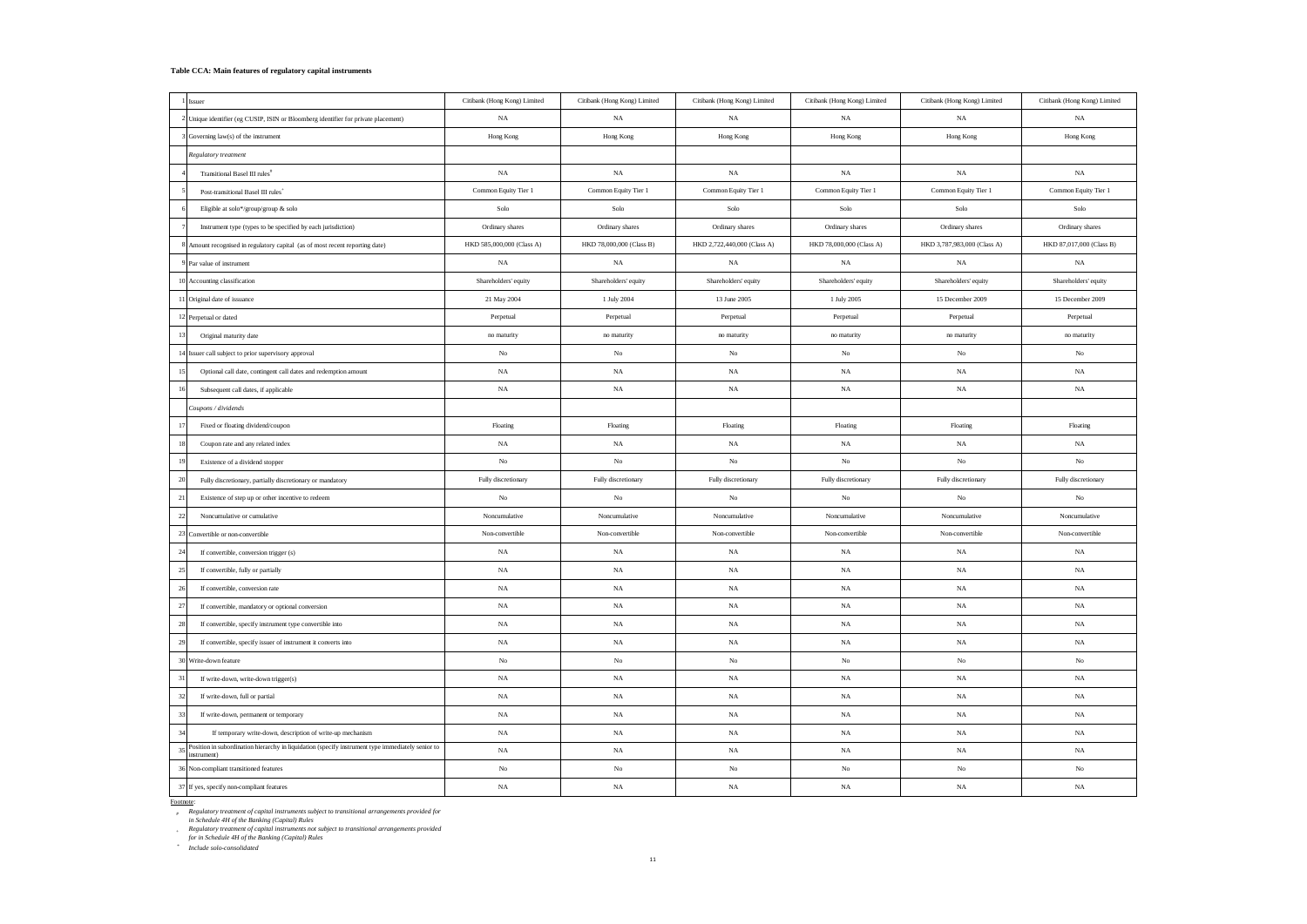## **Template CCyB1: Geographical distribution of credit exposures used in countercyclical capital buffer ("CCyB")**

The following table provides an overview of the geographical distribution of private sector credit exposures relevant for the calculation of the Company's CCyB ratio at June 30, 2021.

|                                               | (a)                                                  | (c)                                                                                      | (d)                                     | (e)                |
|-----------------------------------------------|------------------------------------------------------|------------------------------------------------------------------------------------------|-----------------------------------------|--------------------|
| Geographical breakdown by<br>Jurisdiction (J) | <b>Applicable JCCyb</b><br>ratio in effect<br>$(\%)$ | RWA used in computation of<br><b>CCvB</b> ratio<br>(in thousands of Hong Kong<br>dollar) | AI-specific<br><b>CCvB</b> ratio<br>(%) | <b>CCvB</b> amount |
| 1 Hong Kong SAR                               | 1.000%                                               | 47,399,638                                                                               |                                         |                    |
| 2 Luxembourg                                  | $0.500\%$                                            | 43                                                                                       |                                         |                    |
| 3 Norway                                      | 1.000%                                               | 25                                                                                       |                                         |                    |
| 4 Sum                                         |                                                      | 47,399,706                                                                               |                                         |                    |
| 5 Total                                       |                                                      | 49,650,078                                                                               | 0.955%                                  | 473.997            |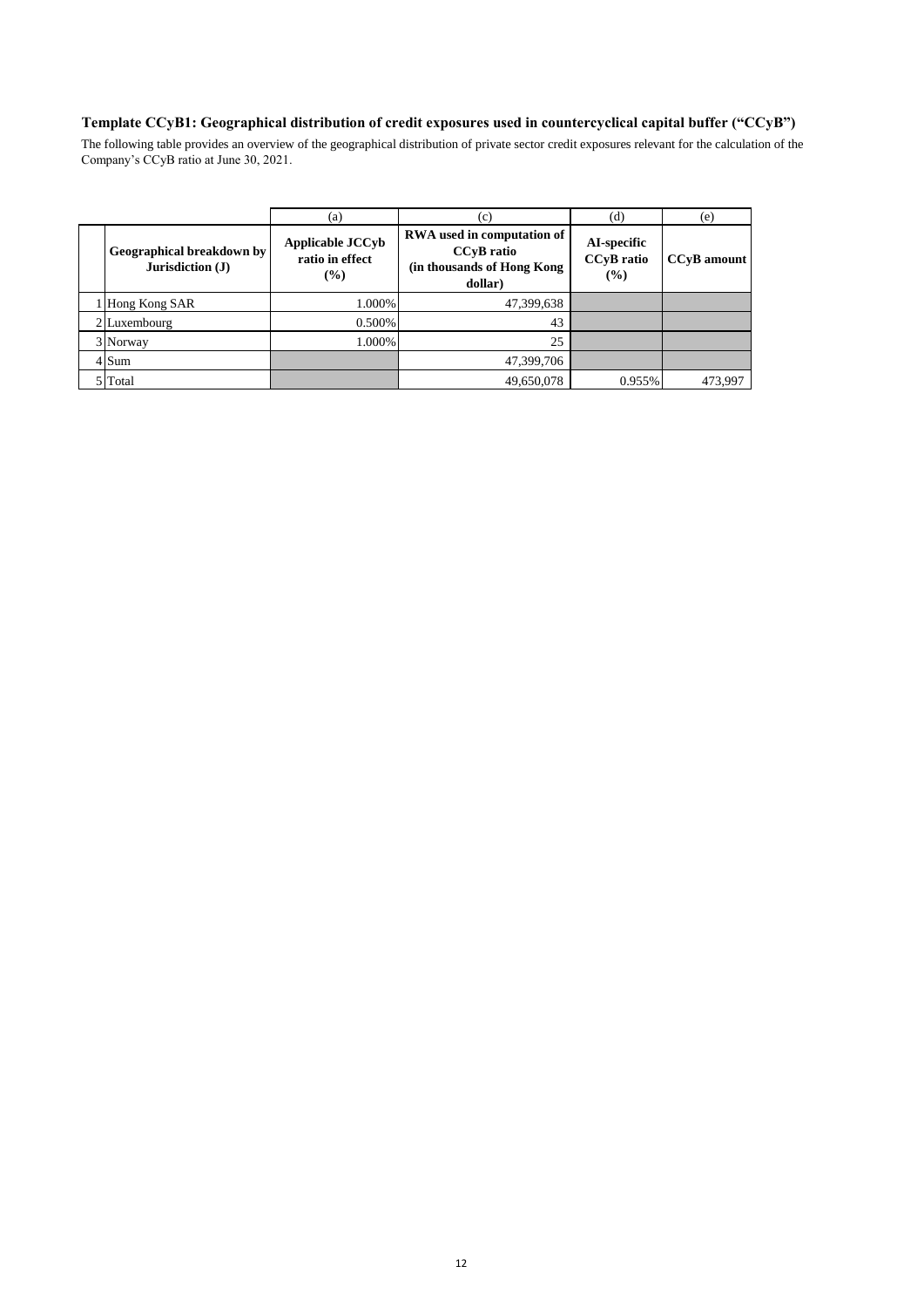## **Template LR1: Summary comparison of accounting assets against leverage ratio ("LR") exposure measure**

The following table reconciles the total assets in the published financial statements of the Company to the LR exposure measure.

|           | <b>Item</b>                                                                                                                                                                           | (a)<br>Value under LR<br>framework<br>(in thousands of Hong<br>Kong dollar) |
|-----------|---------------------------------------------------------------------------------------------------------------------------------------------------------------------------------------|-----------------------------------------------------------------------------|
|           | Total consolidated assets as per published financial statements                                                                                                                       | 304,784,415                                                                 |
|           | Adjustment for investments in banking, financial, insurance or commercial entities that are consolidated<br>for accounting purposes but outside the scope of regulatory consolidation |                                                                             |
| 2a        | Adjustment for securitised exposures that meet the operational requirements for the recognition of risk<br>transference                                                               |                                                                             |
|           | Adjustment for fiduciary assets recognised on the balance sheet pursuant to the applicable accounting<br>standard but excluded from the LR exposure measure                           |                                                                             |
|           | 3a Adjustments for eligible cash pooling transactions                                                                                                                                 |                                                                             |
|           | 4 Adjustments for derivative contracts                                                                                                                                                | 437,938                                                                     |
|           | 5 Adjustment for SFTs (i.e. repos and similar secured lending)                                                                                                                        |                                                                             |
|           | Adjustment for off-balance sheet ("OBS") items (i.e. conversion to credit equivalent amounts of OBS<br>exposures)                                                                     | 9,937,757                                                                   |
| <b>ба</b> | Adjustments for prudent valuation adjustments and specific and collective provisions that are allowed to<br>be excluded from exposure measure                                         | (336, 605)                                                                  |
|           | 7 Other adjustments                                                                                                                                                                   | 130,967                                                                     |
|           | 8 Leverage ratio exposure measure                                                                                                                                                     | 314,954,472                                                                 |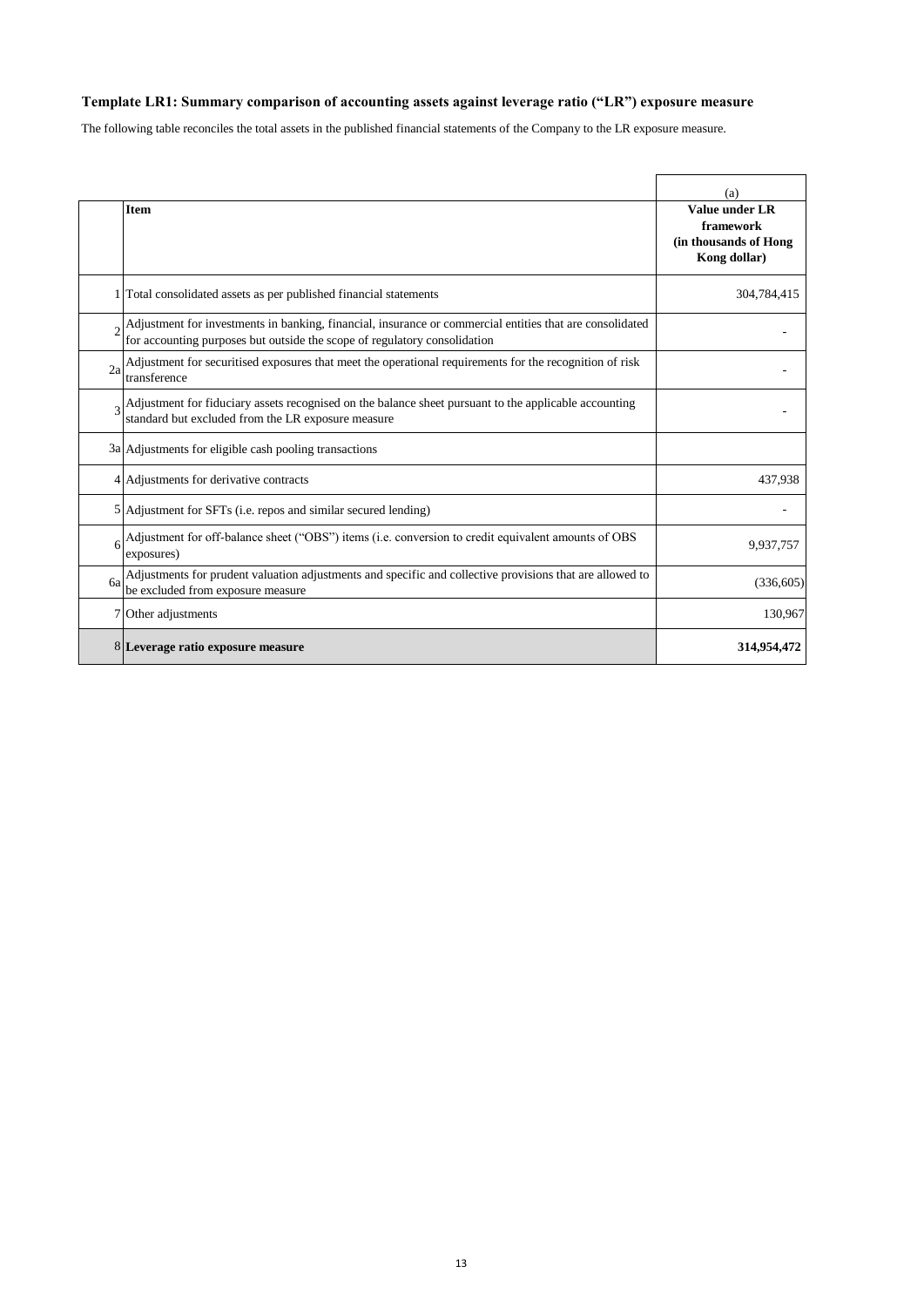## **Template LR2: Leverage ratio ("LR")**

The following table provides a detailed breakdown of the components of the Company's LR denominator.

|                |                                                                                                                                                                     | (a)                              | (b)                  |
|----------------|---------------------------------------------------------------------------------------------------------------------------------------------------------------------|----------------------------------|----------------------|
|                |                                                                                                                                                                     | In thousands of Hong Kong dollar |                      |
|                |                                                                                                                                                                     | At June 30,<br>2021              | At March 31,<br>2021 |
|                | <b>On-balance sheet exposures</b>                                                                                                                                   |                                  |                      |
|                | On-balance sheet exposures (excluding those arising from derivative contracts and SFTs, but<br>including collateral)                                                | 305,464,938                      | 298,886,701          |
|                | 2 Less: Asset amounts deducted in determining Tier 1 capital                                                                                                        | (549, 556)                       | (470, 943)           |
|                | 3 Total on-balance sheet exposures (excluding derivative contracts and SFTs)                                                                                        | 304,915,382                      | 298,415,758          |
|                | <b>Exposures arising from derivative contracts</b>                                                                                                                  |                                  |                      |
|                | Replacement cost associated with all derivative contracts (where applicable net of eligible cash<br>variation margin and/or with bilateral netting)                 | 17,780                           | 16,250               |
|                | 5 Add-on amounts for PFE associated with all derivative contracts                                                                                                   | 420.158                          | 240,060              |
| 6              | Gross-up for collateral provided in respect of derivative contracts where deducted from the balance<br>sheet assets pursuant to the applicable accounting framework |                                  |                      |
|                | 7 Less: Deductions of receivables assets for cash variation margin provided under derivative contracts                                                              |                                  | (187,080)            |
|                | 8 Less: Exempted CCP leg of client-cleared trade exposures                                                                                                          |                                  |                      |
|                | 9 Adjusted effective notional amount of written credit-related derivative contracts                                                                                 |                                  |                      |
|                | 10 Less: Adjusted effective notional offsets and add-on deductions for written credit-related derivative<br>contracts                                               |                                  |                      |
|                | 11 Total exposures arising from derivative contracts                                                                                                                | 437,938                          | 69,230               |
|                | <b>Exposures arising from SFTs</b>                                                                                                                                  |                                  |                      |
|                | 12 Gross SFT assets (with no recognition of netting), after adjusting for sale accounting transactions                                                              |                                  |                      |
|                | 13 Less: Netted amounts of cash payables and cash receivables of gross SFT assets                                                                                   |                                  |                      |
|                | 14 CCR exposure for SFT assets                                                                                                                                      |                                  |                      |
|                | 15 Agent transaction exposures                                                                                                                                      |                                  |                      |
|                | 16 Total exposures arising from SFTs                                                                                                                                | $\blacksquare$                   |                      |
|                | Other off-balance sheet exposures                                                                                                                                   |                                  |                      |
|                | 17 Off-balance sheet exposure at gross notional amount                                                                                                              | 86,452,609                       | 85,657,638           |
|                | 18 Less: Adjustments for conversion to credit equivalent amounts                                                                                                    | (76, 514, 852)                   | (75,834,676)         |
|                | 19 Off-balance sheet items                                                                                                                                          | 9,937,757                        | 9,822,962            |
|                | <b>Capital and total exposures</b>                                                                                                                                  |                                  |                      |
|                | 20 Tier 1 capital                                                                                                                                                   | 23,990,902                       | 23,683,767           |
|                | 20a Total exposures before adjustments for specific and collective provisions                                                                                       | 315,291,077                      | 308,307,950          |
|                | 20b Adjustments for specific and collective provisions                                                                                                              | (336, 605)                       | (373, 318)           |
|                | 21 Total exposures after adjustments for specific and collective provisions                                                                                         | 314,954,472                      | 307,934,632          |
| Leverage ratio |                                                                                                                                                                     |                                  |                      |
|                | 22 Leverage ratio                                                                                                                                                   | 7.62%                            | 7.69%                |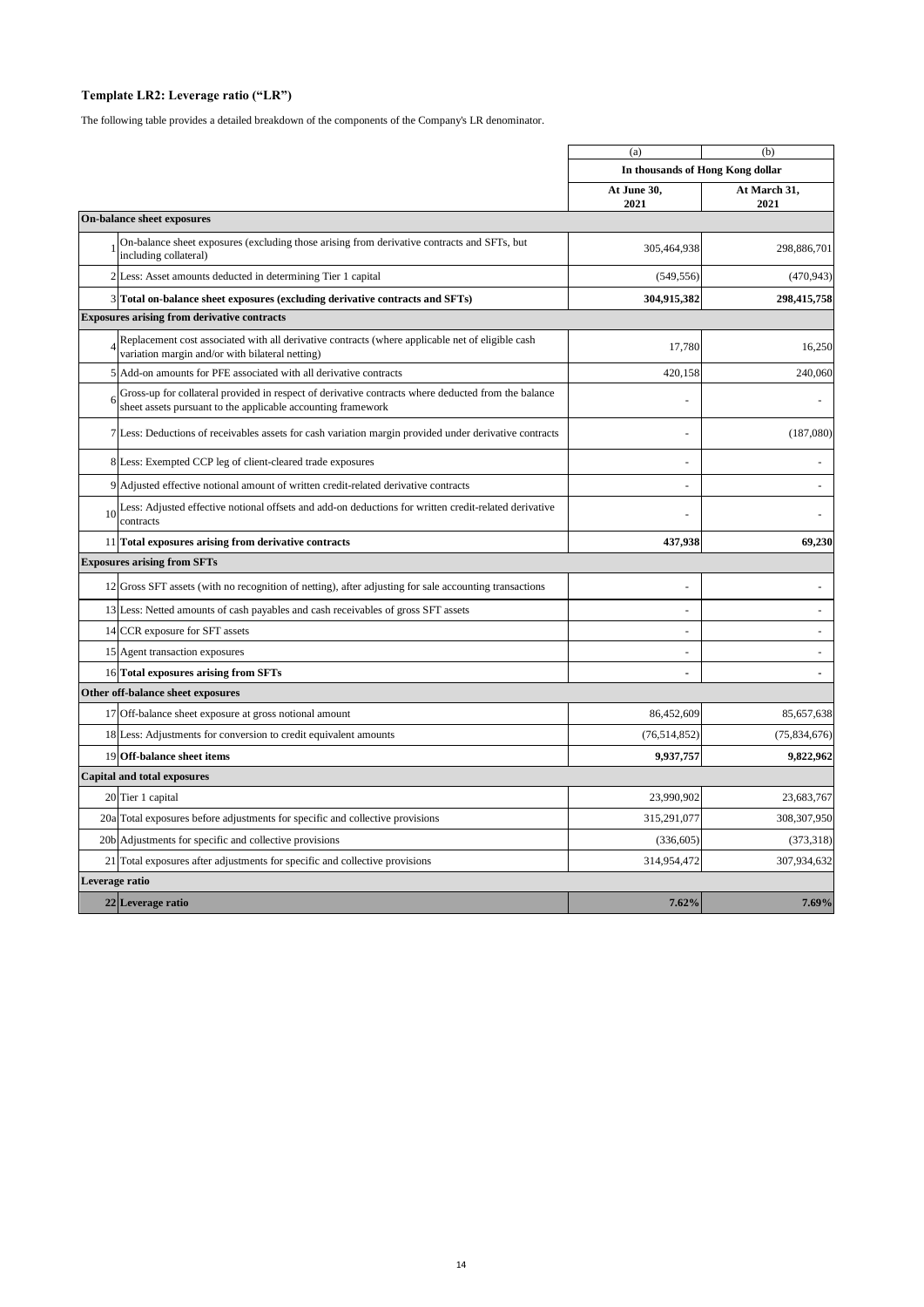#### **Template CR1: Credit quality of exposures**

The following table provides an overview of credit quality of on- and off-balance exposures as at June 30, 2021.

|                |                                  | (a)                    | (b)                        | (c)                         | (d)                                       | (e)                                                                                                                    | (f)                                                             | (g)                     |
|----------------|----------------------------------|------------------------|----------------------------|-----------------------------|-------------------------------------------|------------------------------------------------------------------------------------------------------------------------|-----------------------------------------------------------------|-------------------------|
|                |                                  |                        | Gross carrying amounts of  |                             |                                           | Of which ECL accounting<br>provisions for credit losses on exposures<br>calculated under the STC approach<br>exposures | Of which ECL<br>accounting                                      |                         |
|                | In thousands of Hong Kong dollar | Defaulted<br>exposures | Non-defaulted<br>exposures | Allowances /<br>impairments | Allocated in<br>of specific<br>provisions | Allocated in<br>regulatory category regulatory category<br>of collective<br>provisions                                 | provisions for<br>credit losses on<br>IRB approach<br>exposures | Net values<br>$(a+b-c)$ |
|                | Loans                            | 112,958                | 158,537,616                | 328,998                     | 32,882                                    | 296,116                                                                                                                |                                                                 | 158,321,576             |
| $\overline{2}$ | Debt securities                  |                        | 110.640.141                |                             | ٠                                         |                                                                                                                        |                                                                 | 110,640,141             |
| 3              | Off-balance sheet exposures      |                        | 4,179,937                  |                             | ۰                                         |                                                                                                                        | $\overline{\phantom{a}}$                                        | 4,179,937               |
|                | <b>Total</b>                     | 112,958                | 273,357,694                | 328,998                     | 32,882                                    | 296,116                                                                                                                | $\blacksquare$                                                  | 273,141,654             |

Loans included, Trade Bills, Placement with banks and other financial institutions with residual maturities greater than one year, Loans and advances to customers and related accrued interest receivables.

Commitment included Trade-related contingencies, Forward forward deposits placed, and Other commitments with an original maturity of not more than one year and with an original maturity of more than one year.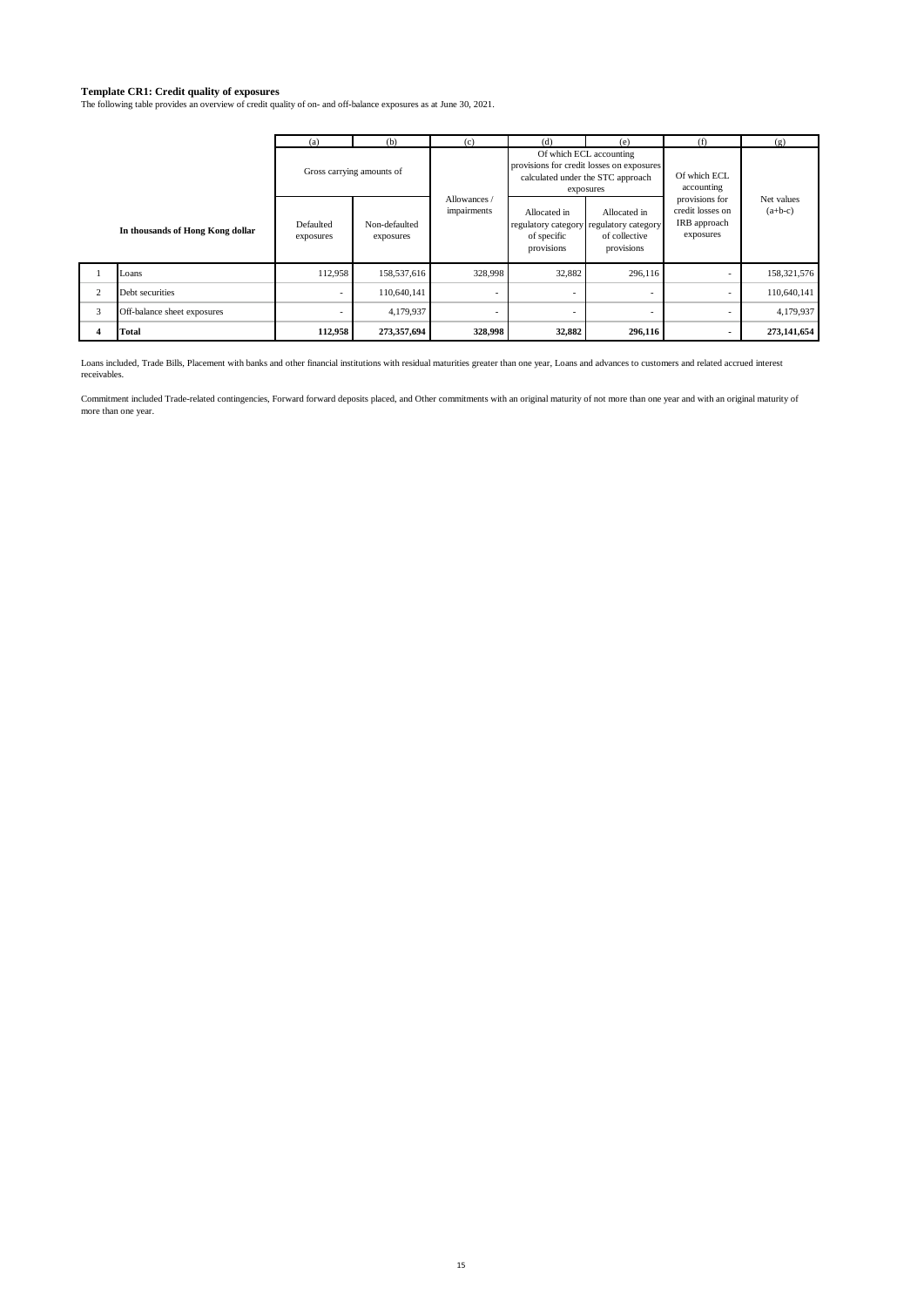## **Template CR2: Changes in defaulted loans and debt securities**

The following table provides information on the changes in defaulted loans and debt securities, including any changes in the amount of defaulted exposures, movements between non-defaulted and defaulted exposures, and reductions in the defaulted exposures due to write-offs as at December 31, 2020 and June 30, 2021 respectively.

|   |                                                                               | (a)        |
|---|-------------------------------------------------------------------------------|------------|
|   | In thousands of Hong Kong dollar                                              | Amount     |
|   | Defaulted loans and debt securities at end of the previous reporting period   | 124,364    |
| 2 | Loans and debt securities that have defaulted since the last reporting period | 130,541    |
| 3 | Returned to non-defaulted status                                              | (11, 123)  |
| 4 | Amounts written off                                                           | (119, 337) |
| 5 | Other changes                                                                 | (11, 487)  |
| 6 | Defaulted loans and debt securities at end of the current reporting period    | 112,958    |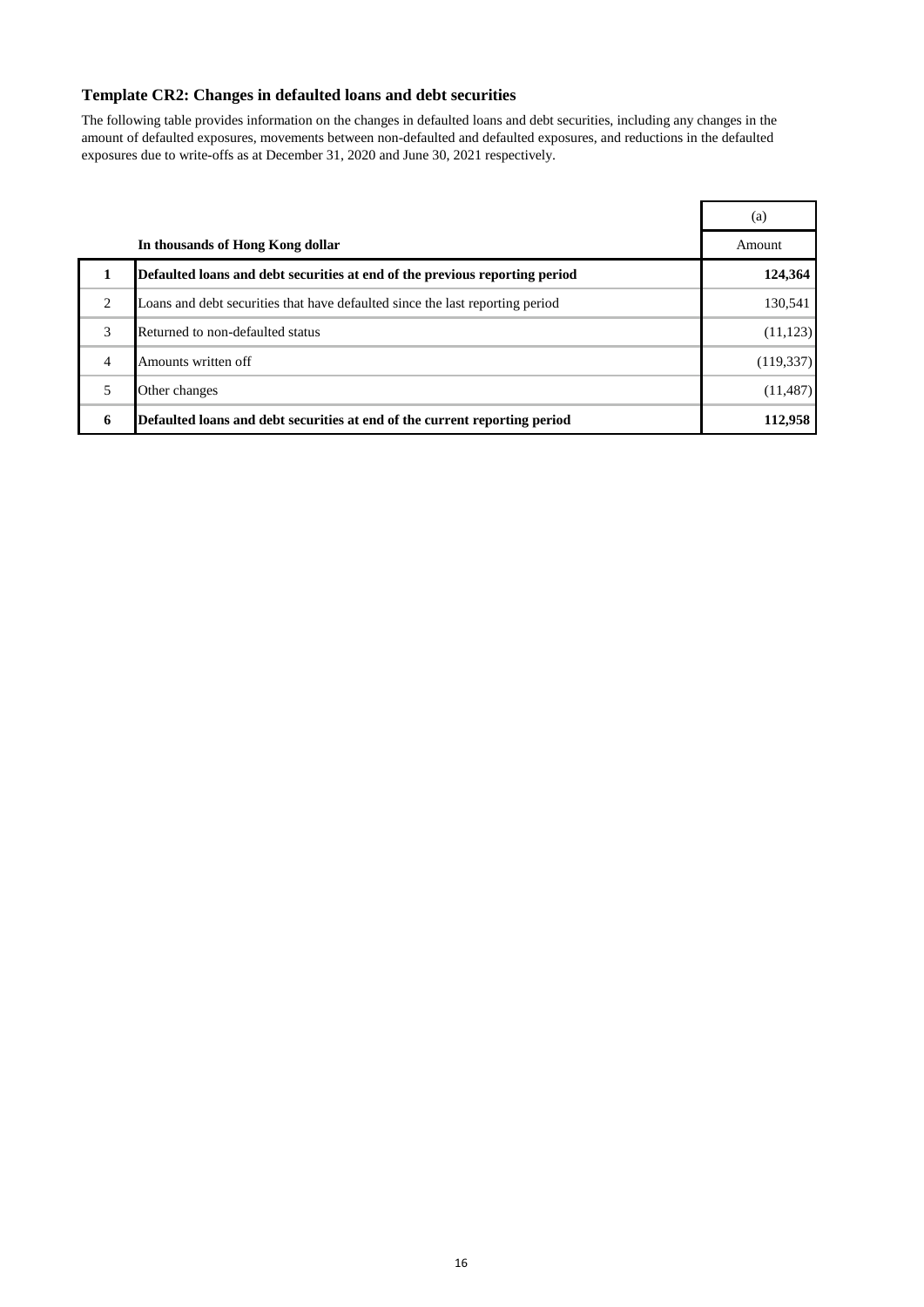#### **Template CR3: Overview of recognized credit risk mitigation**

The following table presents the extent of credit risk exposures covered by different types of recognized CRM as at June 30, 2021.

|                |                                  | (a)                                        | (b1)                       | (b)                                                        | (d)                                                 | (f)                                                                            |
|----------------|----------------------------------|--------------------------------------------|----------------------------|------------------------------------------------------------|-----------------------------------------------------|--------------------------------------------------------------------------------|
|                | In thousands of Hong Kong dollar | Exposures<br>unsecured:<br>carrying amount | Exposures to be<br>secured | <b>Exposures</b><br>secured by<br>recognized<br>collateral | Exposures<br>secured by<br>recognized<br>guarantees | <b>Exposures</b><br>secured by<br>recognized credit<br>derivative<br>contracts |
|                | Loans                            | 139, 159, 126                              | 19,162,450                 | 15,784,858                                                 | 3,377,592                                           |                                                                                |
| 2              | Debt securities                  | 110,640,141                                |                            |                                                            |                                                     |                                                                                |
| 3              | <b>Total</b>                     | 249,799,267                                | 19,162,450                 | 15,784,858                                                 | 3,377,592                                           | $\blacksquare$                                                                 |
| $\overline{4}$ | Of which defaulted               | 44,155                                     | 26,124                     | 26,124                                                     | -                                                   |                                                                                |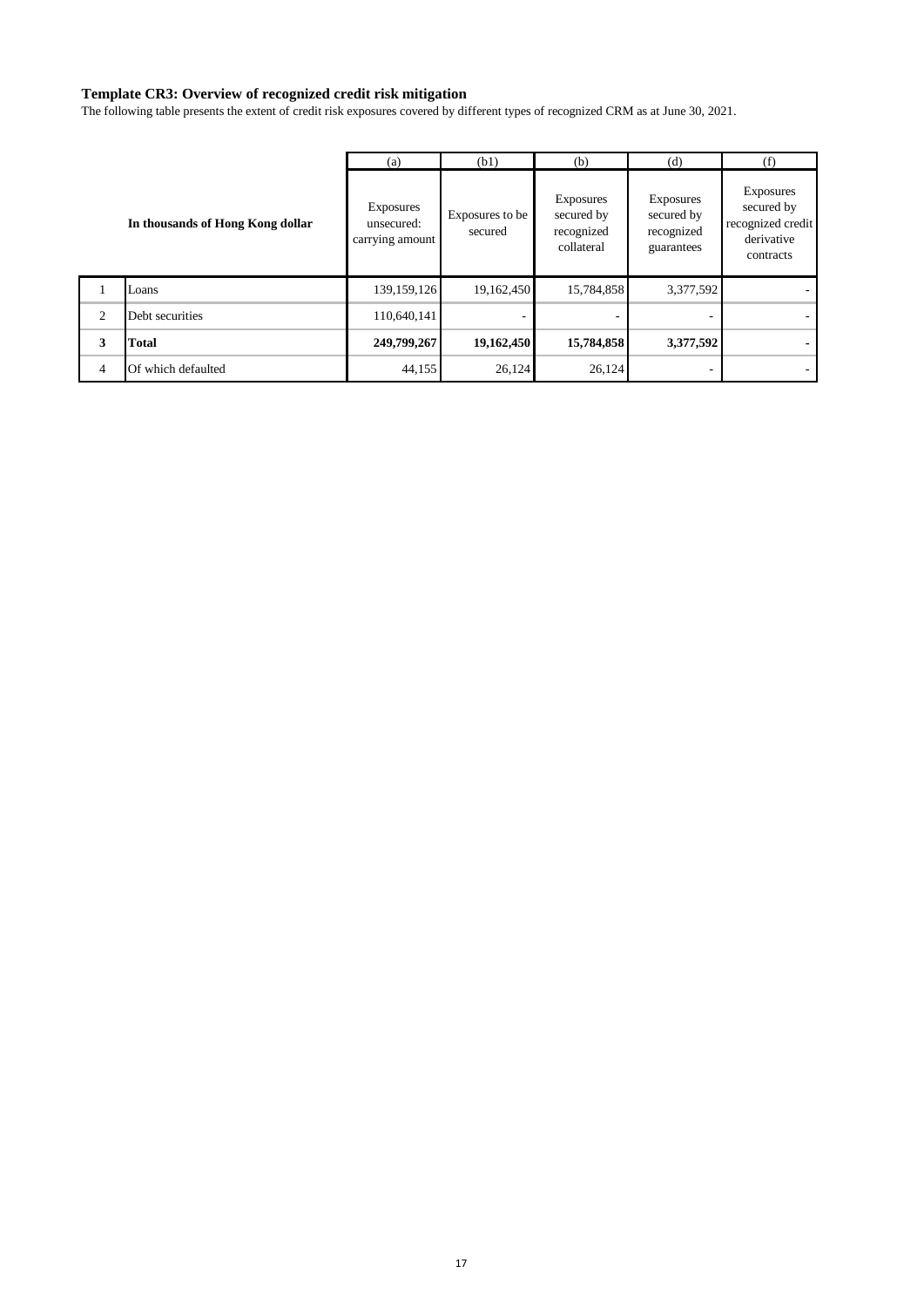#### **Template CR4: Credit risk exposures and effects of recognized credit risk mitigation – for STC approach**

The following table illustrates the effect of any recognized CRM (including recognized collateral under both comprehensive and simple approaches) on the calculation of capital requirements under<br>STC approach as at June 30,

|                |                                                                                                                                  | (a)                                  | (b)                         | (c)                        | (d)                                    | (e)                        | (f)         |
|----------------|----------------------------------------------------------------------------------------------------------------------------------|--------------------------------------|-----------------------------|----------------------------|----------------------------------------|----------------------------|-------------|
|                | In thousands of Hong Kong dollar                                                                                                 | <b>Exposures pre-CCF and pre-CRM</b> |                             |                            | <b>Exposures post-CCF and post-CRM</b> | <b>RWA and RWA density</b> |             |
|                | <b>Exposure classes</b>                                                                                                          | On-balance sheet<br>amount           | Off-balance sheet<br>amount | On-balance sheet<br>amount | Off-balance sheet<br>amount            | <b>RWA</b>                 | RWA density |
| 1              | Sovereign exposures                                                                                                              | 112,245,952                          | $\tilde{\phantom{a}}$       | 112,249,744                | ÷.                                     |                            | 0%          |
| 2              | PSE exposures                                                                                                                    |                                      | ÷,                          | 3,373,800                  | $\sim$                                 | 674,760                    | 20%         |
| 2a             | Of which: domestic PSEs                                                                                                          | $\sim$                               | ٠                           | 3,373,800                  | $\sim$                                 | 674,760                    | 20%         |
| 2 <sub>b</sub> | Of which: foreign PSEs                                                                                                           |                                      | ٠                           | ÷,                         | $\sim$                                 |                            | 0%          |
| 3              | Multilateral development bank exposures                                                                                          | $\sim$                               | ٠                           | ٠                          | $\sim$                                 |                            | 0%          |
| $\overline{4}$ | <b>Bank</b> exposures                                                                                                            | 72,965,894                           | 843,348                     | 72,965,894                 | 843,348                                | 34,200,056                 | 46%         |
| 5              | Securities firm exposures                                                                                                        |                                      | ÷,                          | ÷.                         | ÷                                      |                            | 0%          |
| 6              | Corporate exposures                                                                                                              | 18,057                               | ÷                           | 17,463                     | ÷.                                     | 17,463                     | 100%        |
| $\tau$         | CIS exposures                                                                                                                    |                                      | ÷                           | ÷.                         | $\overline{a}$                         |                            | 0%          |
| 8              | Cash items                                                                                                                       | 530,251                              | $\ddot{\phantom{1}}$        | 530,251                    | $\overline{\phantom{a}}$               | 6,123                      | 1%          |
| 9              | Exposures in respect of failed delivery on<br>transactions entered into on a basis other than a<br>delivery-versus-payment basis |                                      | ٠                           |                            | $\sim$                                 |                            | 0%          |
| 10             | Regulatory retail exposures                                                                                                      | 28,681,591                           | 81,289,326                  | 19,837,090                 |                                        | 14,877,818                 | 75%         |
| 11             | Residential mortgage loans                                                                                                       | 71,030,548                           | 3,336,589                   | 67,656,748                 | 867,142                                | 28,442,034                 | 42%         |
| 12             | Other exposures which are not past due exposures                                                                                 | 12,113,481                           | 983,346                     | 5,163,504                  |                                        | 5,163,504                  | 100%        |
| 13             | Past due exposures                                                                                                               | 86,340                               |                             | 86,340                     | $\overline{a}$                         | 116,449                    | 135%        |
| 14             | Significant exposures to commercial entities                                                                                     | $\overline{\phantom{a}}$             | $\ddot{\phantom{1}}$        | $\ddot{\phantom{1}}$       | $\sim$                                 | $\overline{\phantom{a}}$   | 0%          |
| 15             | <b>Total</b>                                                                                                                     | 297,672,114                          | 86,452,609                  | 281,880,834                | 1,710,490                              | 83,498,207                 | 29%         |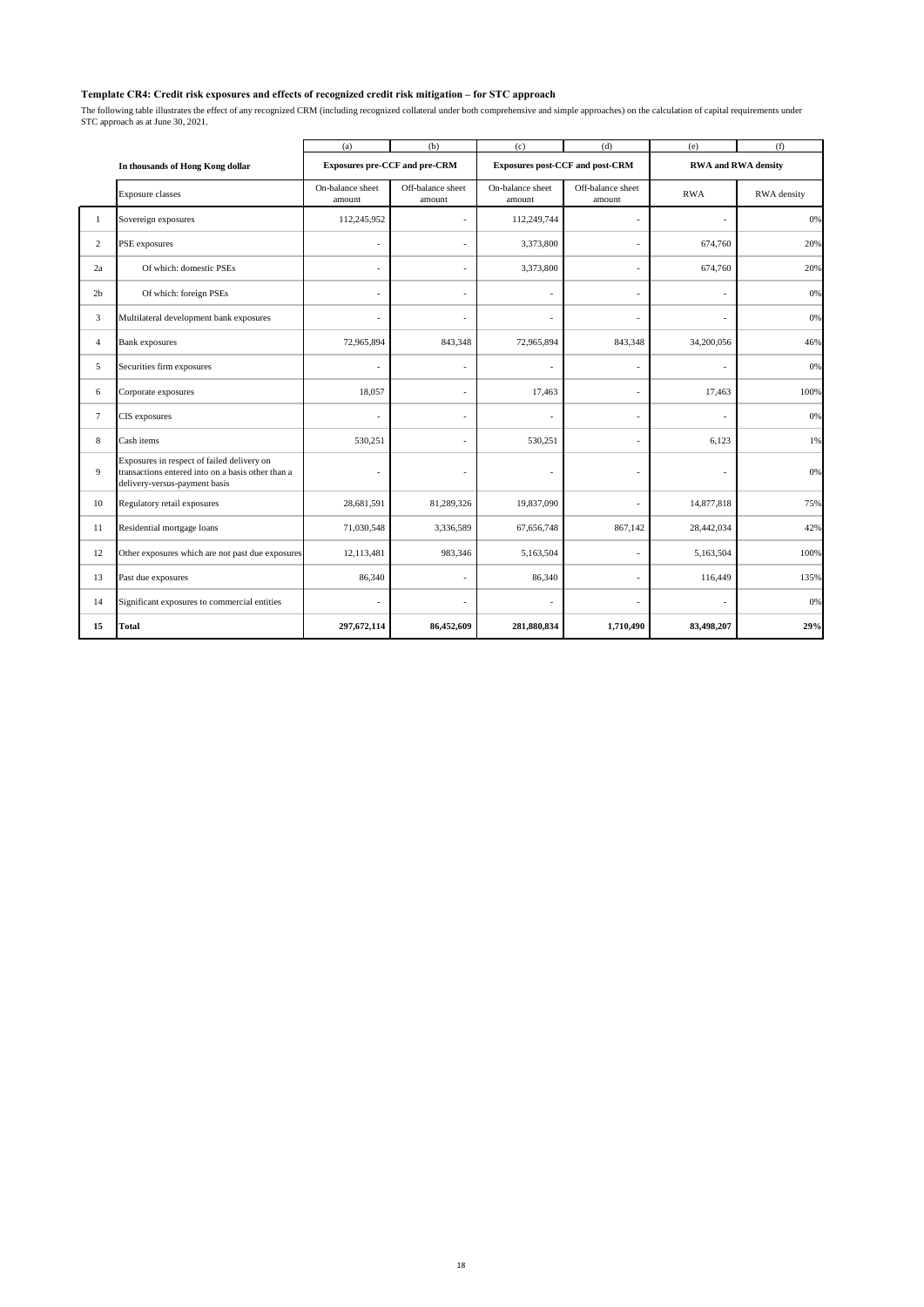#### **Template CR5: Credit risk exposures by asset classes and by risk weights – for STC approach**

The following table presents a breakdown of credit risk exposures under STC approach by asset classes and by risk weights as at June 30, 2021.

|                | In thousands of Hong Kong dollar                                                                                                 | (a)         | (b)            | (c)        | (d)        | (e)        | (f)        | (g)                      | (h)                      | (ha)                     | (i)            | (i)                                                                 |
|----------------|----------------------------------------------------------------------------------------------------------------------------------|-------------|----------------|------------|------------|------------|------------|--------------------------|--------------------------|--------------------------|----------------|---------------------------------------------------------------------|
|                | <b>Risk Weight</b><br><b>Exposure Class</b>                                                                                      | 0%          | 10%            | 20%        | 35%        | 50%        | 75%        | 100%                     | 150%                     | 250%                     | Others         | Total credit risk<br>exposures amount<br>(post CCF and post<br>CRM) |
|                | Sovereign exposures                                                                                                              | 112,249,744 |                |            |            |            |            |                          | $\overline{a}$           | $\overline{\phantom{a}}$ |                | 112,249,744                                                         |
| $\overline{2}$ | PSE exposures                                                                                                                    |             |                | 3,373,800  |            |            |            |                          | $\overline{a}$           | $\overline{\phantom{a}}$ |                | 3,373,800                                                           |
| 2a             | Of which: domestic PSEs                                                                                                          |             |                | 3,373,800  |            |            |            |                          | $\overline{\phantom{0}}$ | $\overline{\phantom{a}}$ |                | 3,373,800                                                           |
| 2 <sub>b</sub> | Of which: foreign PSEs                                                                                                           |             |                |            |            |            |            |                          | $\overline{\phantom{0}}$ | $\overline{\phantom{a}}$ |                |                                                                     |
| 3              | Multilateral development bank exposures                                                                                          |             |                |            |            |            |            |                          | $\overline{\phantom{0}}$ | $\overline{\phantom{a}}$ |                |                                                                     |
| 4              | <b>Bank</b> exposures                                                                                                            |             |                | 9,015,216  |            | 64,794,026 |            |                          | $\overline{a}$           | $\sim$                   |                | 73,809,242                                                          |
| 5              | Securities firm exposures                                                                                                        |             |                |            |            |            |            |                          | $\overline{\phantom{0}}$ | $\overline{\phantom{a}}$ |                |                                                                     |
| 6              | Corporate exposures                                                                                                              |             |                |            |            |            |            | 17,463                   | $\overline{\phantom{a}}$ | $\sim$                   | $\overline{a}$ | 17,463                                                              |
| 7              | CIS exposures                                                                                                                    |             |                |            |            |            |            | $\overline{\phantom{a}}$ | $\overline{\phantom{0}}$ | $\overline{\phantom{a}}$ | $\overline{a}$ |                                                                     |
| 8              | Cash items                                                                                                                       | 501,956     |                | 27,715     |            |            |            | 580                      | $\overline{\phantom{a}}$ |                          |                | 530,251                                                             |
| 9              | Exposures in respect of failed delivery on<br>transactions entered into on a basis other than a<br>delivery-versus-payment basis |             |                |            |            |            |            |                          | $\overline{a}$           |                          |                |                                                                     |
| 10             | Regulatory retail exposures                                                                                                      |             |                |            |            |            | 19,837,090 |                          | $\overline{\phantom{0}}$ |                          |                | 19,837,090                                                          |
| 11             | Residential mortgage loans                                                                                                       |             |                |            | 61,164,312 |            | 1,300,212  | 6,059,366                | $\overline{a}$           | $\overline{\phantom{a}}$ |                | 68,523,890                                                          |
| 12             | Other exposures which are not past due<br>exposures                                                                              |             |                |            |            |            |            | 5,163,504                | $\overline{a}$           |                          |                | 5,163,504                                                           |
| 13             | Past due exposures                                                                                                               |             |                |            |            |            |            | 26,122                   | 60,218                   | $\overline{\phantom{a}}$ |                | 86,340                                                              |
| 14             | Significant exposures to commercial entities                                                                                     |             |                |            |            |            |            |                          |                          | $\overline{\phantom{a}}$ |                |                                                                     |
| 15             | <b>Total</b>                                                                                                                     | 112,751,700 | $\blacksquare$ | 12,416,731 | 61,164,312 | 64,794,026 | 21,137,302 | 11,267,035               | 60,218                   | $\blacksquare$           |                | 283,591,324                                                         |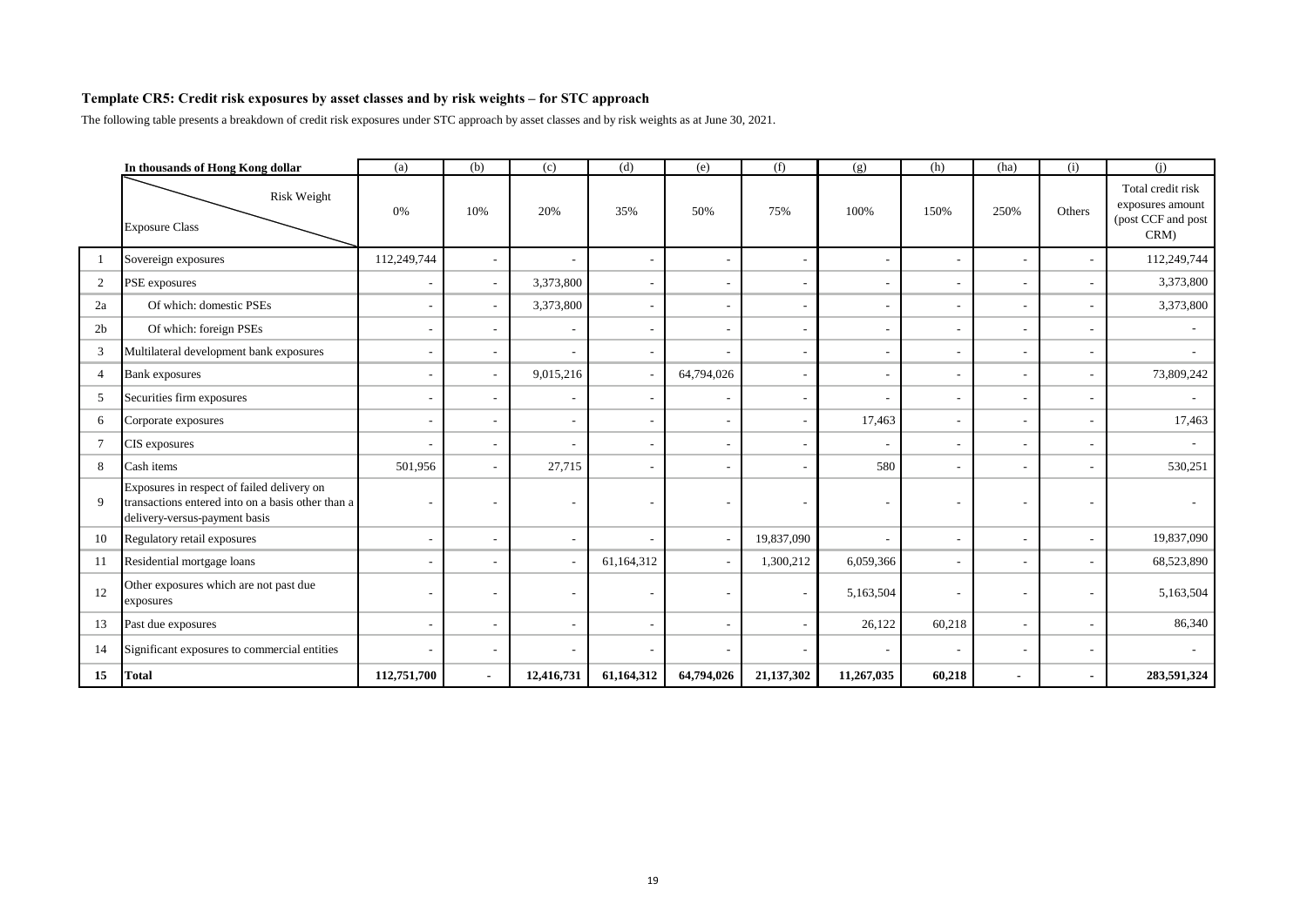## **Template CCR1: Analysis of counterparty default risk exposures (other than those to CCPs) by approaches**

The following table presents a comprehensive breakdown of default risk exposures (other than those to CCPs), RWAs, and, where applicable, main parameters under the approaches used to calculate default risk exposures in respect of derivative contracts and SFTs as at June 30, 2021.

|    |                                   | (a)                      | (b)                      | (c)                      | (d)                                                                | (e)                                          | (f)        |
|----|-----------------------------------|--------------------------|--------------------------|--------------------------|--------------------------------------------------------------------|----------------------------------------------|------------|
|    | In thousands of Hong Kong dollar  | Replacement<br>cost(RC)  | <b>PFE</b>               | <b>Effective EPE</b>     | Alpha $(\alpha)$ used<br>for computing<br>default risk<br>exposure | Default risk<br>exposure after<br><b>CRM</b> | <b>RWA</b> |
|    | SA-CCR (for derivative contracts) | 12,700                   | 250,289                  |                          | 1.4                                                                | 368,184                                      | 138,367    |
| 1a | <b>CEM</b>                        | $\overline{\phantom{a}}$ | $\overline{\phantom{a}}$ |                          | 1.4                                                                |                                              | ٠.         |
| 2  | IMM (CCR) approach                |                          |                          | $\overline{\phantom{0}}$ | $\sim$                                                             |                                              | ۰.         |
| 3  | Simple Approach (for SFTs)        |                          |                          |                          |                                                                    | ٠                                            | ٠.         |
| 4  | Comprehensive Approach (for SFTs) |                          |                          |                          |                                                                    | $\overline{\phantom{0}}$                     | $\sim$     |
| 5  | VaR (for SFTs)                    |                          |                          |                          |                                                                    | $\overline{\phantom{0}}$                     | Ξ.         |
| 6  | Total                             |                          |                          |                          |                                                                    |                                              | 138,367    |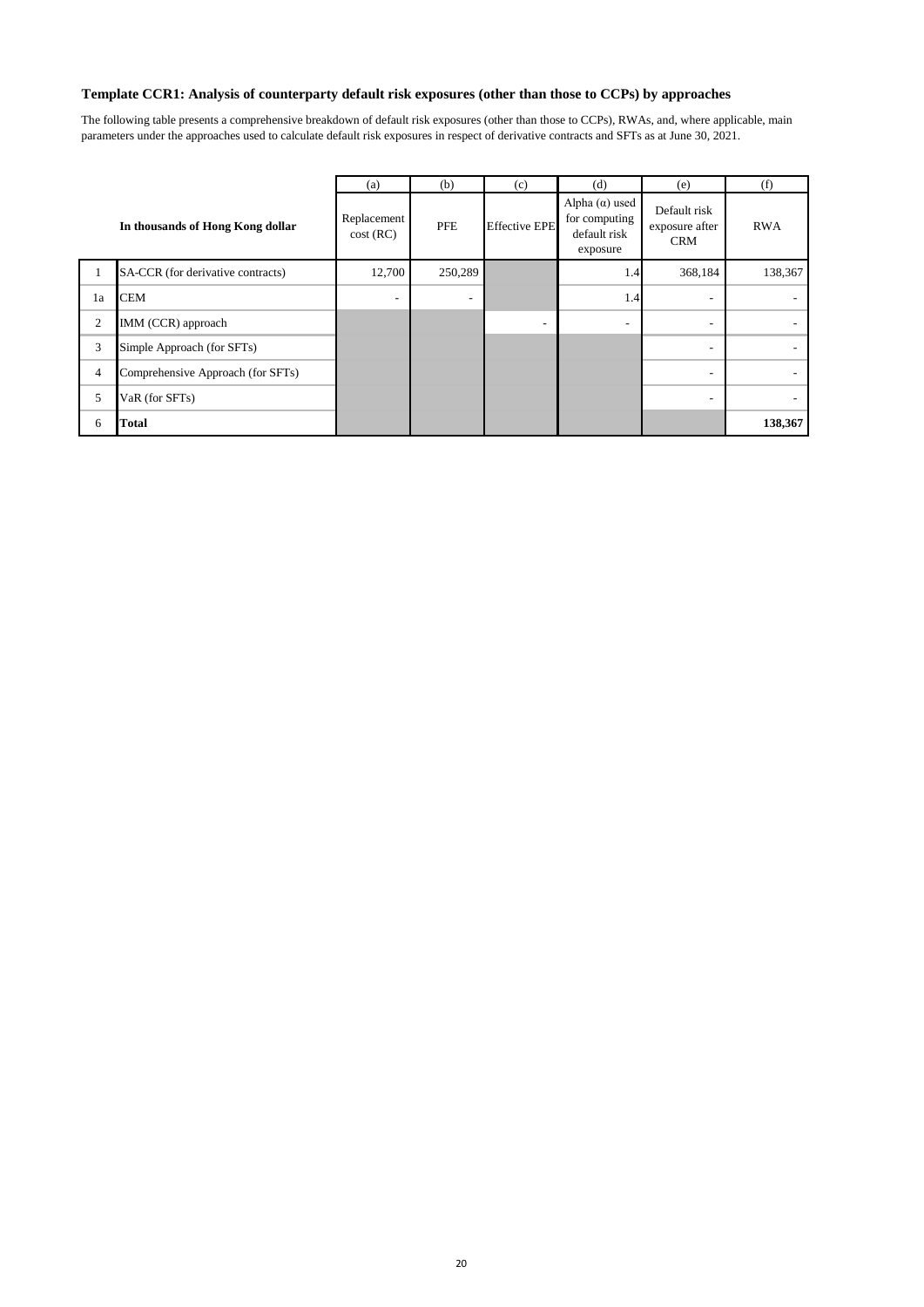## **Template CCR2: CVA capital charge**

The following table provide information on portfolio subject to the CVA capital charge and the CVA calculations based on standardized CVA method and advanced CVA method as at June 30, 2021.

|                                                                                        | (a)                    | (b)        |
|----------------------------------------------------------------------------------------|------------------------|------------|
| In thousands of Hong Kong dollar                                                       | EAD post<br><b>CRM</b> | <b>RWA</b> |
| Netting sets for which CVA capital charge is calculated by the advanced CVA method     |                        |            |
| (i) VaR (after application of multiplication factor if applicable)                     |                        |            |
| (ii) Stressed VaR (after application of multiplication factor if applicable)           |                        |            |
| Netting sets for which CVA capital charge is calculated by the standardized CVA method | 368.184                | 82,100     |
| Total                                                                                  | 368,184                | 82,100     |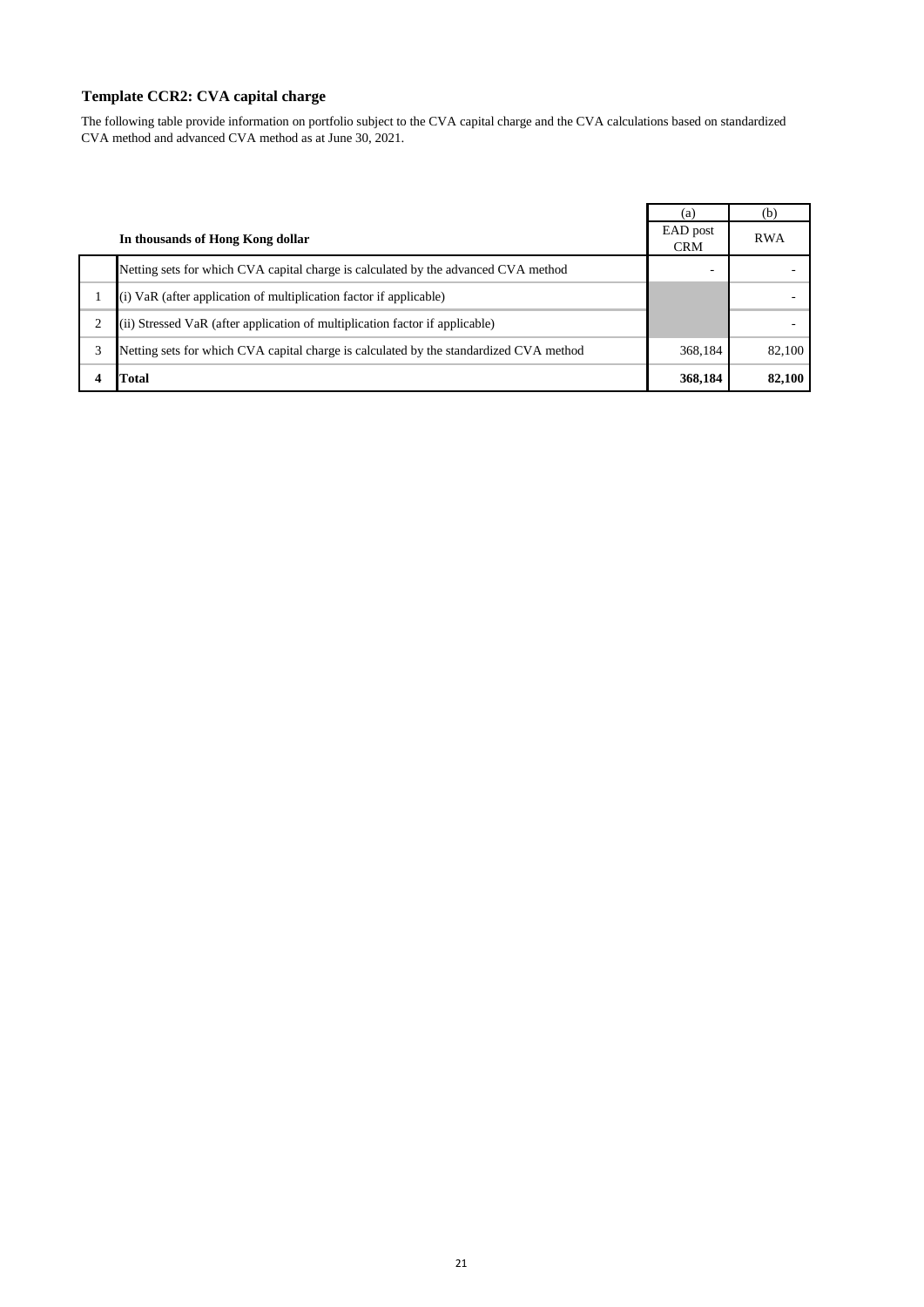#### **Template CCR3: Counterparty default risk exposures (other than those to CCPs) by asset classes and by risk weights – for STC approach**

The following table presents a breakdown of default risk exposures, other than those to CCPs, in respect of derivative contracts and SFTs that are subject to the STC approach, by asset classes and risk-<br>weights (the latter

|                | In thousands of Hong Kong dollar                 | (a)            | (b)                      | (c)                      | (ca)                     | (d)     | (e)            | (f)                      | (g)                      | (ga)                     | (h)                      | (i)                                         |
|----------------|--------------------------------------------------|----------------|--------------------------|--------------------------|--------------------------|---------|----------------|--------------------------|--------------------------|--------------------------|--------------------------|---------------------------------------------|
|                | Risk Weight<br><b>Exposure Class</b>             | 0%             | 10%                      | 20%                      | 35%                      | 50%     | 75%            | 100%                     | 150%                     | 250%                     | Others                   | Total default<br>risk exposure<br>after CRM |
| $\mathbf{1}$   | Sovereign exposures                              | ÷              | ÷,                       | ä,                       | $\sim$                   | $\sim$  | ÷              | ä,                       | ٠                        | ÷                        | ٠                        | ÷                                           |
| $\overline{c}$ | PSE exposures                                    | ÷              | $\overline{\phantom{a}}$ | $\overline{\phantom{a}}$ | $\sim$                   | ٠       | ä,             | $\overline{\phantom{a}}$ | $\blacksquare$           | ٠                        | ٠                        | ٠                                           |
| 2a             | Of which: domestic PSEs                          | ÷,             | $\overline{a}$           | ٠                        | $\sim$                   | ÷       | ÷,             | ÷,                       | ٠                        | ÷                        | $\overline{a}$           |                                             |
| 2 <sub>b</sub> | Of which: foreign PSEs                           | ÷              | $\overline{\phantom{a}}$ | ÷                        | $\sim$                   | ٠       | ä,             | ä,                       | ٠                        | ٠                        | ٠                        | ٠                                           |
| 3              | Multilateral development bank exposures          | ÷              | ÷,                       | ä,                       | ٠                        | ٠       | ä,             | L,                       | ٠                        | ÷                        | ٠                        |                                             |
| $\overline{4}$ | <b>Bank</b> exposures                            | ÷              | ٠                        | 154,497                  | $\sim$                   | 211,258 | $\overline{a}$ | $\overline{a}$           | $\overline{\phantom{a}}$ | $\overline{\phantom{a}}$ | ٠                        | 365,755                                     |
| 5              | Securities firm exposures                        | ÷,             | ÷,                       | ٠                        | ٠                        | $\sim$  | ÷              | ÷,                       | ٠                        | ÷                        | $\sim$                   | ٠                                           |
| 6              | Corporate exposures                              | ÷              | $\overline{\phantom{a}}$ | ٠                        | $\sim$                   | $\sim$  | ÷              | ÷,                       | $\overline{\phantom{a}}$ | ÷                        | ٠                        | $\overline{\phantom{a}}$                    |
| $\tau$         | CIS exposures                                    | ÷,             | ÷,                       | ٠                        |                          | $\sim$  | ä,             | ÷,                       | ٠                        | ÷                        | ٠                        | ٠                                           |
| 8              | Regulatory retail exposures                      | $\overline{a}$ | $\overline{\phantom{a}}$ | ٠                        | $\overline{\phantom{a}}$ | $\sim$  | 2,361          | $\overline{\phantom{a}}$ | $\overline{\phantom{a}}$ | ٠                        | ٠                        | 2,361                                       |
| 9              | Residential mortgage loans                       | ÷              | $\overline{a}$           | ÷                        | $\overline{\phantom{a}}$ | ÷       | ٠              | $\overline{a}$           | $\sim$                   | ÷                        | $\overline{\phantom{a}}$ | ÷                                           |
| 10             | Other exposures which are not past due exposures | $\sim$         | ÷,                       | ä,                       | $\sim$                   | $\sim$  | $\overline{a}$ | 68                       | $\blacksquare$           | ÷                        | ٠                        | 68                                          |
| 11             | Significant exposures to commercial entities     | ÷,             | $\overline{\phantom{a}}$ | ÷,                       | $\sim$                   | ÷,      | ٠              | ä,                       | $\overline{\phantom{a}}$ | ٠                        | $\sim$                   | ٠                                           |
| 12             | <b>Total</b>                                     | $\blacksquare$ | $\blacksquare$           | 154,497                  | $\blacksquare$           | 211,258 | 2,361          | 68                       | ٠                        | $\blacksquare$           | $\blacksquare$           | 368,184                                     |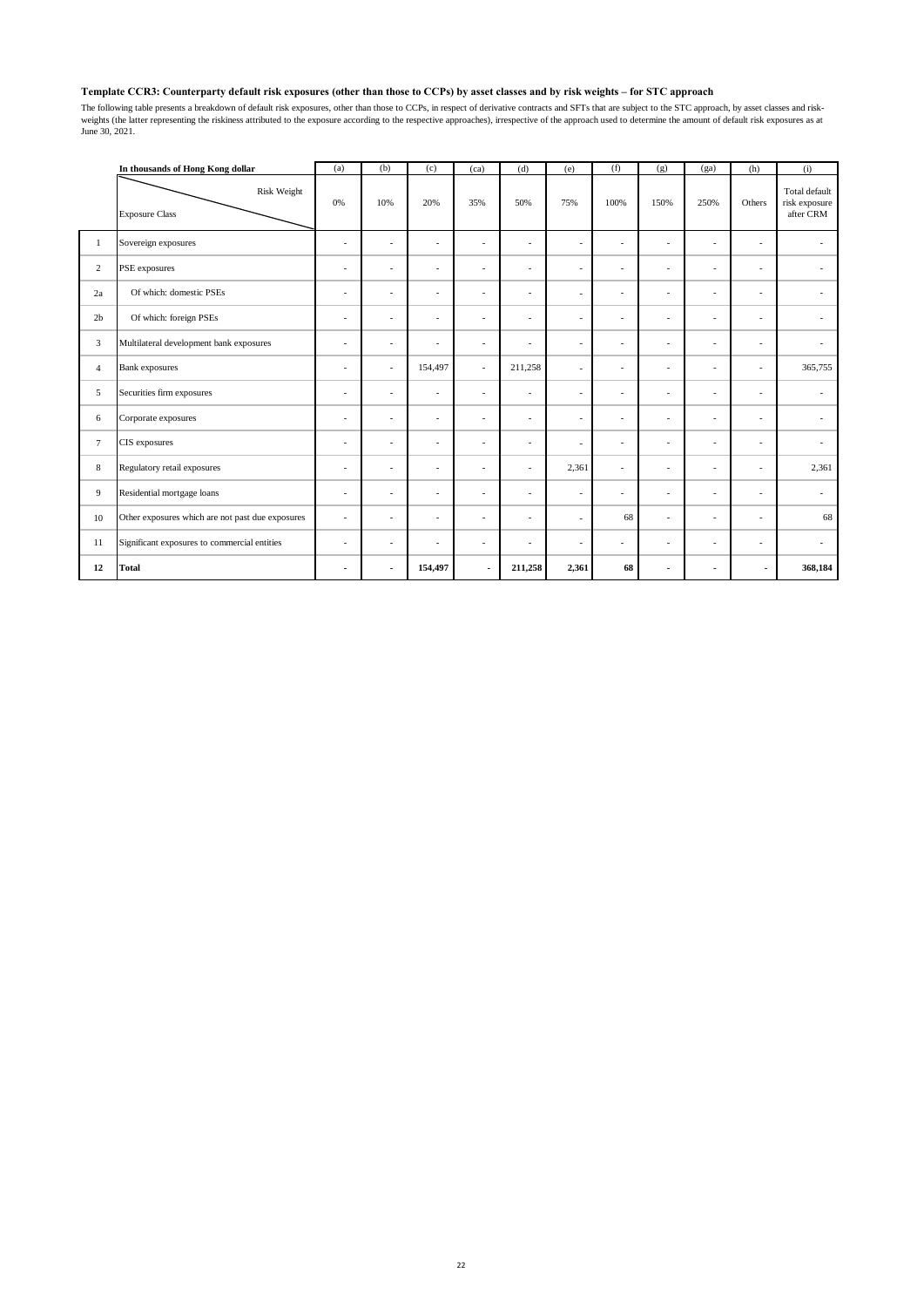## **Template CCR5: Composition of collateral for counterparty default risk exposures**

## **(including those for contracts or transactions cleared through CCPs)**

The following table presents a breakdown of all types of collateral posted or recognized collateral received to support or reduce the exposures to counterparty default risk exposures as at June 30, 2021 in respect of derivative contracts or SFTs entered into, including contracts or transactions cleared through a CCP:

|                                  | (a)        | (b)                                             | (c)                      | (d)                             | (e)                         | (f)                     |
|----------------------------------|------------|-------------------------------------------------|--------------------------|---------------------------------|-----------------------------|-------------------------|
|                                  |            |                                                 | Derivative contracts     |                                 |                             | <b>SFTs</b>             |
|                                  |            | Fair value of recognized<br>collateral received |                          | Fair value of posted collateral | Fair value of<br>recognized | Fair value of<br>posted |
| In thousands of Hong Kong dollar | Segregated | Unsegregated                                    | Segregated               | Unsegregated                    | collateral<br>received      | collateral              |
| Cash - domestic currency         |            | 296,311                                         | $\overline{\phantom{0}}$ | -                               |                             |                         |
| Cash - other currencies          |            | 1,347,670                                       |                          | ۰                               | $\overline{\phantom{a}}$    |                         |
| Debt securities                  |            | $\overline{\phantom{a}}$                        | $\overline{\phantom{0}}$ | -                               | $\overline{a}$              |                         |
| <b>Equity securities</b>         |            | $\overline{\phantom{a}}$                        | $\overline{\phantom{0}}$ | -                               | -                           |                         |
| Other collateral                 |            | $\overline{\phantom{a}}$                        | $\overline{\phantom{0}}$ | -                               | $\overline{\phantom{a}}$    |                         |
| <b>Total</b>                     |            | 1,643,981                                       |                          |                                 |                             |                         |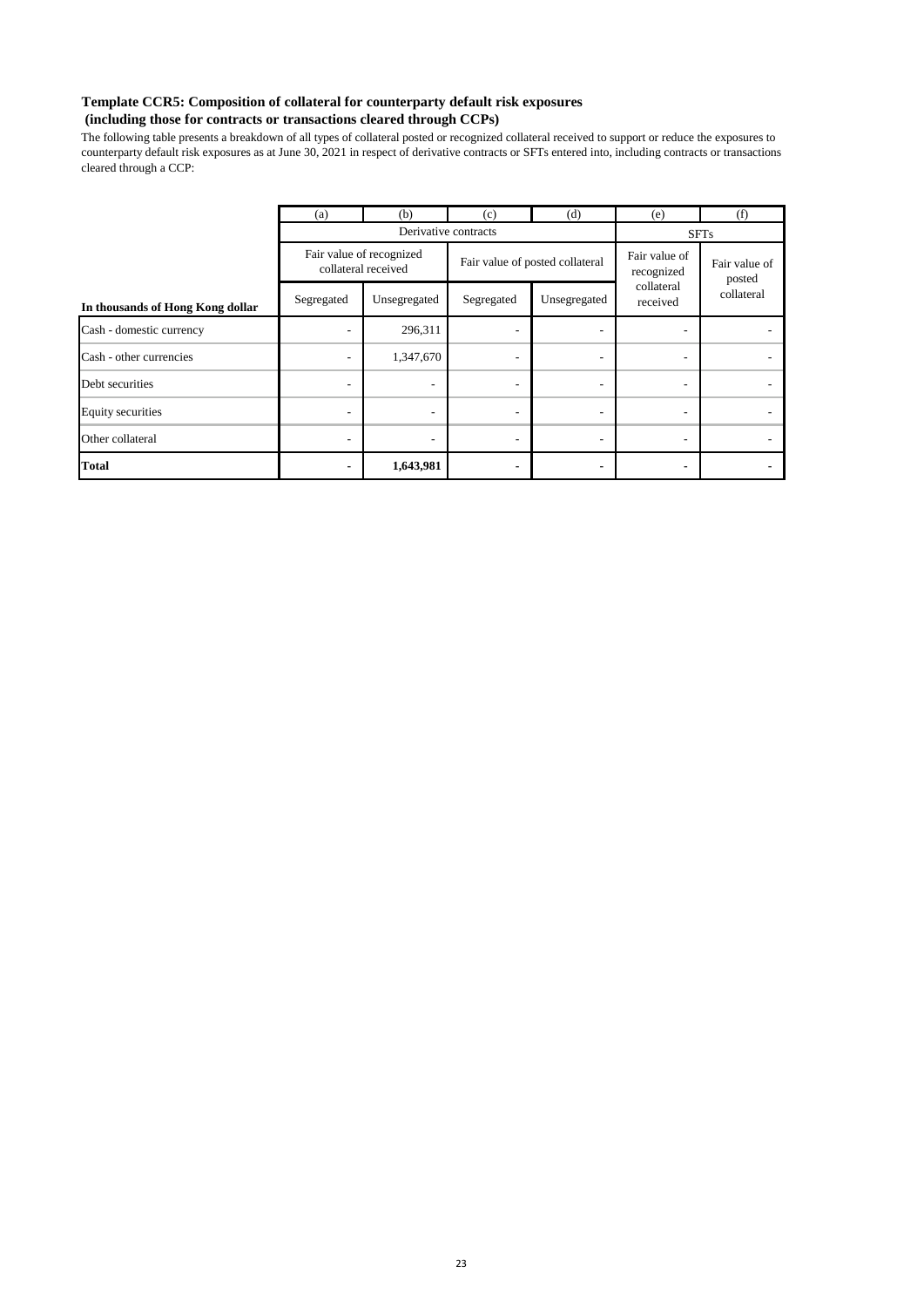## **Template SEC1: Securitization exposures in banking book**

The following table presents a breakdown of securitization exposures in the banking book (regardless of whether the exposures arising from securitization transactions satisfy all the requirements under Schedule 9 or 10 of the BCR) as at June 30, 2021.

|                |                                  | (a)         | (b)                                         | (c)       | (d)         | (e)                      | (f)       | (g)                | (h)       | (i)       |  |
|----------------|----------------------------------|-------------|---------------------------------------------|-----------|-------------|--------------------------|-----------|--------------------|-----------|-----------|--|
|                |                                  |             | Acting as originator<br>(excluding sponsor) |           |             | Acting as sponsor        |           | Acting as investor |           |           |  |
|                | In thousands of Hong Kong dollar | Traditional | Synthetic                                   | Sub-total | Traditional | Synthetic                | Sub-total | Traditional        | Synthetic | Sub-total |  |
| 1              | Retail (total) – of which:       |             |                                             |           |             |                          |           | 6,225,570          |           | 6,225,570 |  |
| $\overline{2}$ | residential mortgage             |             |                                             |           |             |                          |           |                    |           |           |  |
| 3              | credit card                      |             |                                             |           |             |                          |           | 6,225,570          |           | 6,225,570 |  |
| 4              | other retail exposures           |             |                                             |           |             |                          |           |                    |           |           |  |
| 5              | re-securitization exposures      |             |                                             |           |             |                          |           |                    |           |           |  |
| 6              | Wholesale (total) – of which:    |             |                                             |           |             |                          |           |                    |           |           |  |
| $\tau$         | loans to corporates              |             |                                             |           |             |                          |           |                    |           |           |  |
| 8              | commercial mortgage              |             |                                             |           |             |                          |           |                    |           |           |  |
| 9              | lease and receivables            |             |                                             |           |             | ٠                        |           |                    |           |           |  |
| 10             | other wholesale                  |             |                                             |           |             | ٠                        |           |                    | ۰         |           |  |
| 11             | re-securitization exposures      |             |                                             |           |             | $\overline{\phantom{a}}$ |           |                    |           |           |  |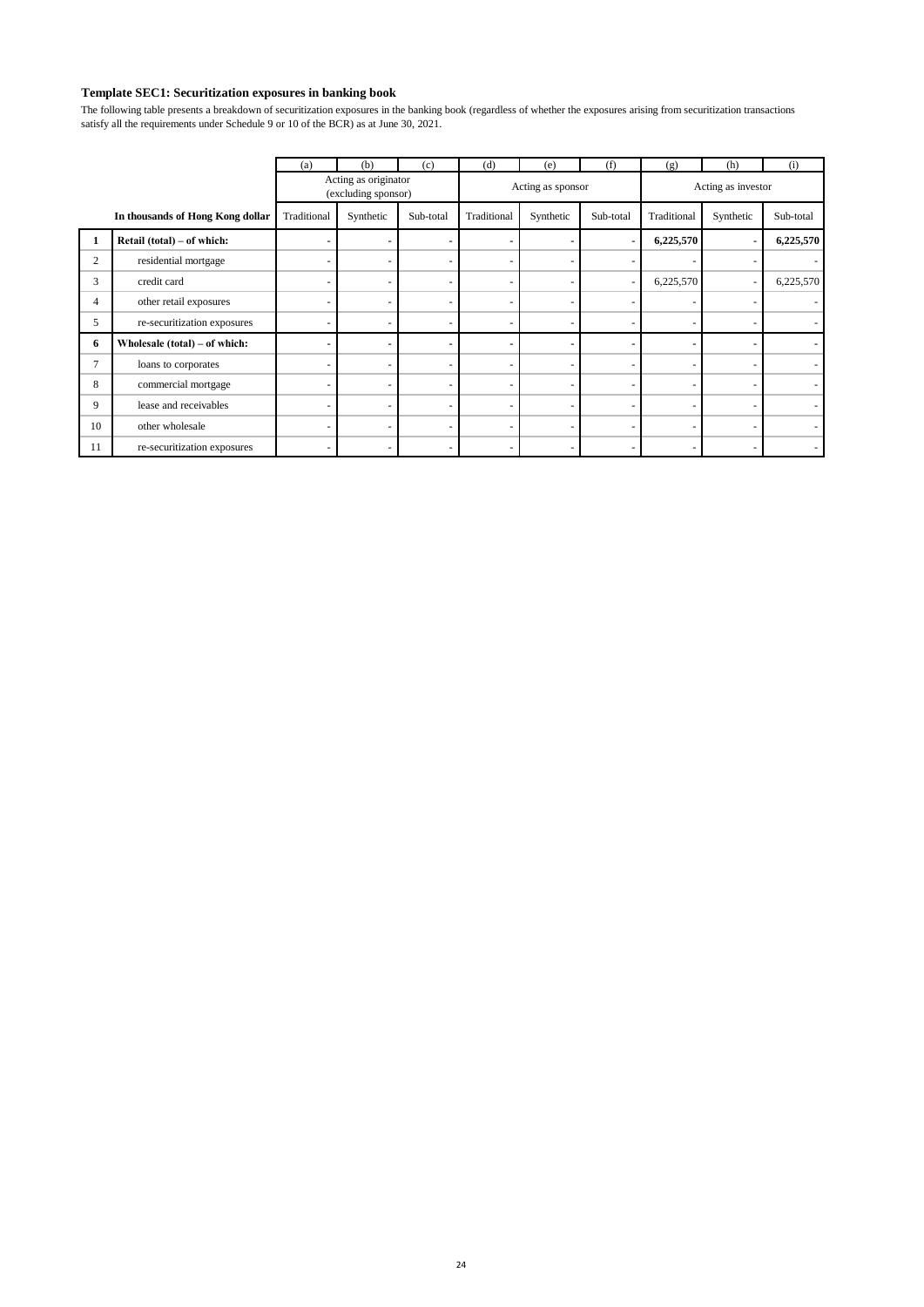#### **Template SEC4: Securitization exposures in banking book and associated capital requirements – where AI acts as investor**

The following table presents securitization exposures in the banking book where an AI acts as an investing institution of securitization transactions and the associated capital requirements as at June 30, 2021.

|                 |                                  | (a)                  | (b)                                           | (c)                               | (d)                                                                | (e)                                   | (f)           | (g)                      | (h)                      | (i)                        | (i)                      | (k)                                     | (1)                                                  | (m)     | (n)                      | (o)                       | (p)                                            | (a)            |
|-----------------|----------------------------------|----------------------|-----------------------------------------------|-----------------------------------|--------------------------------------------------------------------|---------------------------------------|---------------|--------------------------|--------------------------|----------------------------|--------------------------|-----------------------------------------|------------------------------------------------------|---------|--------------------------|---------------------------|------------------------------------------------|----------------|
|                 |                                  |                      |                                               | Exposure values (by RW bands)     |                                                                    |                                       |               | (by regulatory approach) | Exposure values          |                            |                          | <b>RWAs</b><br>(by regulatory approach) |                                                      |         |                          | Capital charges after cap |                                                |                |
|                 | In thousands of Hong Kong dollar | $\mathfrak{Q}0\%$ RW | $\mathbf{R}\mathbf{W}$<br>50%<br>G<br>$>20\%$ | $100\%$ RW<br>$\mathbf{c}$<br>50% | $\mathbb{R}\mathbb{W}$<br>1250%<br>$\vee$<br>$\mathbf{c}$<br>>100% | ≽<br>$\simeq$<br>50%<br>$\ddot{\sim}$ | $-SA$<br>SEC- | SEC-IRBA                 | (incl IAA)<br>SEC-ERBA   | ⋖<br>SEC-FB.               | SEC-SA                   | EB.<br>SEC-                             | $\mathsf{IA}(\mathsf{A})$<br>$\rm (incl$<br>SEC-ERBA | SEC-FBA | SEC-SA                   | SEC-IRBA                  | $\mathsf{IA}(\mathsf{A})$<br>(incl<br>SEC-ERB. | ⋖<br>Ê<br>SEC. |
|                 | <b>Total exposures</b>           | 6,225,570            | $\sim$                                        | $\sim$                            | $\blacksquare$                                                     | $\blacksquare$                        | $\sim$        | $\sim$                   | 6,225,570                | $\sim$                     | $\sim$                   | $\overline{\phantom{a}}$                | 1,030,973                                            | $\sim$  | $\overline{\phantom{a}}$ | $\blacksquare$            | 82,478                                         | $\sim$         |
| $\overline{c}$  | Traditional securitization       | 6,225,570            | $\sim$                                        | $\sim$                            | $\overline{\phantom{a}}$                                           | . .                                   | ٠             | $\sim$                   | 6,225,570                | $\sim$                     | $\sim$                   |                                         | 1,030,973                                            | $\sim$  |                          |                           | 82,478                                         | $\sim$         |
| 3               | Of which securitization          | 6,225,570            | $\mathbf{r}$                                  | <b>110</b>                        | $\sim$                                                             | $\overline{\phantom{a}}$              | ۰.            | $\sim$                   | 6,225,570                | $\sim$                     | $\sim$                   | $\overline{\phantom{a}}$                | 1,030,973                                            | $\sim$  | $\sim$                   |                           | 82,478                                         | $\sim$         |
| $\overline{4}$  | Of which retail                  | 6,225,570            | ÷.                                            | <b>110</b>                        | $\overline{\phantom{a}}$                                           |                                       | ٠             | $\sim$                   | 6,225,570                | $\sim$                     | $\sim$                   |                                         | 1,030,973                                            | $\sim$  |                          |                           | 82,478                                         | $\sim$         |
| 5               | Of which wholesale               | $\sim$               |                                               | $\sim$                            | $\overline{\phantom{a}}$                                           | $\sim$                                | $\sim$        | $\sim$                   |                          | <b><i><u>Parts</u></i></b> | $\sim$                   | $\sim$                                  | $\sim$                                               | $\sim$  |                          |                           | <b>COL</b>                                     | $\sim$         |
| 6               | Of which re-securitization       | $\sim$               | $\overline{\phantom{a}}$                      | $\overline{\phantom{a}}$          | $\overline{\phantom{a}}$                                           | $\sim$                                | ٠             | $\sim$                   | ٠                        | $\sim$                     | $\sim$                   | ٠                                       | $\overline{\phantom{a}}$                             | $\sim$  | $\overline{\phantom{a}}$ |                           | $\sim$                                         | $\sim$         |
| $7\phantom{.0}$ | Of which senior                  | $\sim$               | ÷.                                            |                                   | ×.                                                                 |                                       | ٠             | $\sim$                   | $\overline{\phantom{a}}$ |                            | $\sim$                   | $\overline{\phantom{a}}$                | $\sim$                                               | $\sim$  | $\sim$                   |                           | $\sim$                                         | $\sim$         |
| 8               | Of which non-senior              | $\sim$               | $\sim$                                        | $\overline{\phantom{a}}$          | $\sim$                                                             | $\sim$                                | $\sim$        | $\sim$                   | $\sim$                   | $\sim$                     | $\sim$                   | $\sim$                                  | $\sim$                                               | $\sim$  | $\sim$                   |                           | $\sim$                                         | $\sim$         |
| 9               | Synthetic securitization         | $\sim$               | $\sim$                                        | $\overline{\phantom{a}}$          | $\overline{\phantom{a}}$                                           |                                       | ٠             | $\sim$                   | ٠                        |                            | $\sim$                   |                                         | $\overline{\phantom{a}}$                             | $\sim$  | $\overline{\phantom{a}}$ |                           | <b>COL</b>                                     | $\sim$         |
| 10              | Of which securitization          | $\sim$               |                                               | <b>110</b>                        | $\overline{\phantom{a}}$                                           | $\sim$                                | ٠             | $\sim$                   | $\sim$                   | <b><i><u>Parts</u></i></b> | $\sim$                   | $\sim$                                  | $\overline{\phantom{a}}$                             | $\sim$  |                          |                           | $\sim$                                         | $\sim$         |
| 11              | Of which retail                  | $\sim$               | $\sim$                                        | $\sim$                            | $\overline{\phantom{a}}$                                           | $\sim$                                | ٠             | $\sim$                   | $\sim$                   | $\sim$                     | $\sim$                   | ٠                                       | $\overline{\phantom{a}}$                             | $\sim$  | $\sim$                   |                           | $\sim$                                         | $\sim$         |
| 12              | Of which wholesale               | $\sim$               | ÷                                             | $\overline{\phantom{a}}$          | $\sim$                                                             | $\sim$                                | ٠             | $\sim$                   | $\sim$                   | $\sim$                     | $\sim$                   | $\overline{\phantom{a}}$                |                                                      | $\sim$  | $\sim$                   | ٠                         | $\sim$                                         | $\sim$         |
| 13              | Of which re-securitization       | $\sim$               |                                               | $\overline{\phantom{a}}$          | $\overline{\phantom{a}}$                                           | . .                                   | ٠             | <b>COL</b>               |                          | $\sim$                     | $\sim$                   | $\sim$                                  | $\sim$                                               | $\sim$  | $\sim$                   | $\sim$                    | $\sim$                                         | $\sim$         |
| 14              | Of which senior                  | $\sim$               |                                               | . .                               | $\overline{\phantom{a}}$                                           |                                       |               | $\sim$                   |                          | $\overline{\phantom{a}}$   | $\sim$                   | ٠                                       | $\overline{\phantom{a}}$                             | $\sim$  | $\sim$                   | ٠                         | $\sim$                                         | $\sim$         |
| 15              | Of which non-senior              | $\sim$               | $\sim$                                        | . .                               | $\overline{\phantom{a}}$                                           |                                       | ٠             |                          | $\sim$                   | $\sim$                     | $\overline{\phantom{a}}$ | ٠                                       |                                                      | $\sim$  | $\overline{\phantom{a}}$ |                           |                                                | $\sim$         |